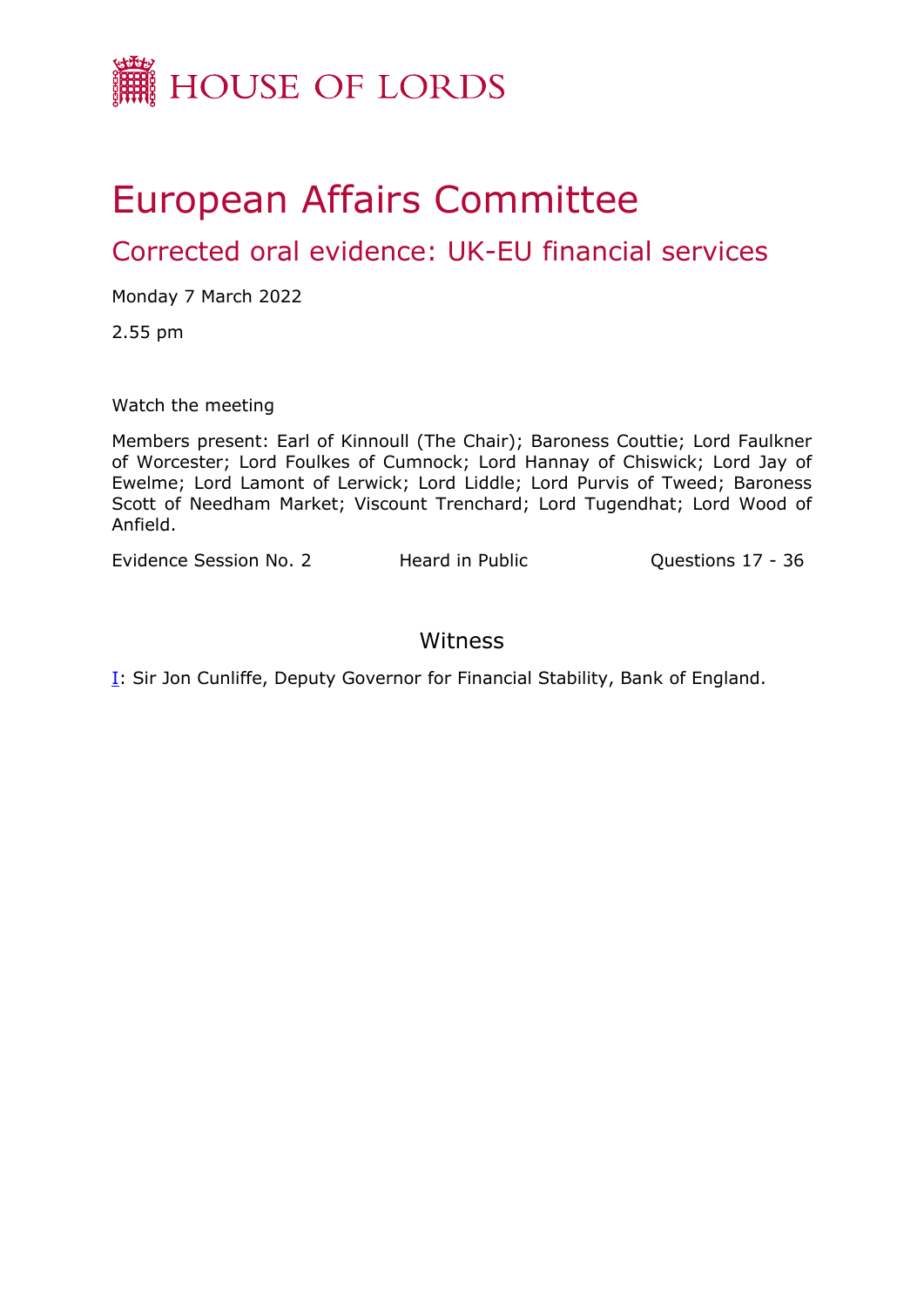## <span id="page-1-0"></span>Examination of witness

Sir Jon Cunliffe.

Q17 **The Chair:** Welcome, everyone, to this hybrid House of Lords European Affairs Committee. We are doing an inquiry at the moment on financial services and the future relationship between the UK and the EU. This is the second of what will be five evidence sessions. We are very pleased to welcome Sir Jon Cunliffe, who is deputy governor for financial stability at the Bank of England. I am very grateful to you, Sir Jon, for coming this afternoon, because you are, of course, even busier than usual with how events have turned out internationally at the moment.

This is a public oral evidence session, so a transcript will be taken, which we will send to you in due course. We would be grateful if you could advise us of any corrections that need to be made to it, as it will be the foundation of things we might say in our report, which we expect to bring out during the second quarter of this year. We are down for 90 minutes. I have encouraged my colleagues on the Committee to keep their questions crisp and short and not to make speeches, because we want to hear from you in that time.

The first question is really a simple, limbering-up question. It is to do with the mood at the end of the transition period. There was a great mood of optimism that the Trade and Co-operation Agreement would unleash good co-operation and good trade in financial services between the UK and the EU. Just over a year later, do you feel that that optimism has been well founded?

*Sir Jon Cunliffe:* First, I am not sure that I detected optimism or pessimism. At the end of the transition period, or when the agreement was concluded, people were waiting to see what would happen next. In terms of where we stand now, it is pretty clear. Commissioner McGuinness has made it clear that the signing of the Memorandum of Understanding, which itself involves no access for UK financial services but provides a framework for dialogue, is, along with a number of other elements of UK-EU engagement, being held up until the overall relationship, or what remains to be decided or agreed on the overall relationship, or put into practice, has been put into practice—most obviously, the Northern Ireland Protocol where negotiations are still continuing. They have been pretty clear on the EU side that we have a text—the document is finished—but it will be concluded, I imagine, when both sides are satisfied that the Withdrawal Agreement and the trade agreement are being put into practice.

**The Chair:** Thank you very much. We will come on to the MoU at a later stage in the question set. In the meantime, and after a very short at bat from me, I hand over to my colleague, Lord Liddle.

Q18 **Lord Liddle:** Apologies for my late arrival, Jon. I want to press you further on the Memorandum of Understanding. What have we lost as a result of it not being signed? That is the first point. How significant is it that this thing has not been signed or settled?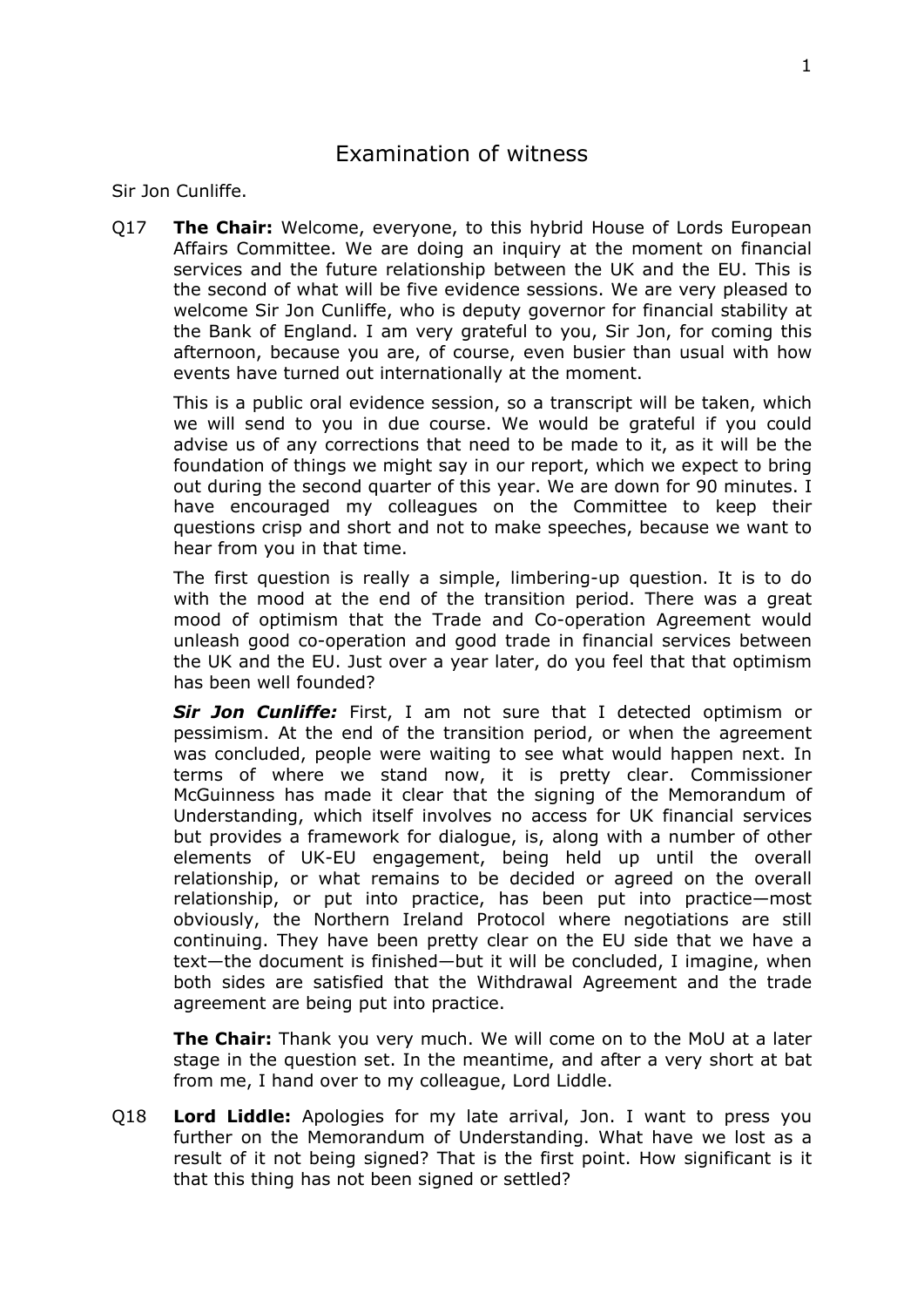*Sir Jon Cunliffe:* Its practical significance in providing access for trade is relatively small. Access for trade in any financial service will be determined by the various equivalence regimes and other decisions that are taken outside that MoU. Financial services were deliberately left out of the Trade and Co-operation Agreement, so the arrangements for access will not be determined by that.

I think, though, that it carries a larger significance than just its practical significance. It is a framework for discussion about regulatory developments going forward. It is a framework for discussion of issues that might arise in the process of equivalence. If we ever get to the point of equivalence regimes—we have given equivalence to the EU, because we have the mirror image, in 16 or 17 areas—it would provide the structure for that.

Of course, we have plenty of interaction with our EU colleagues, and I am sure HMT does as well, but there is no structured forum for dialogue on regulatory co-operation. I think that matters. We have fora like that with the US on a range of economic and financial dialogues, as, of course, does the EU. It will not make any practical difference, but having a structure for that sort of interaction and dialogue is important.

**Lord Liddle:** Can I press you a bit further on that? Obviously, when we are deciding whether to diverge and do our own thing on financial regulation, one thing is what kind of reaction from the EU it might result in, and whether that would be negative and whether the costs would outweigh the benefits of taking that line of action. Does the absence of a formal consultation arrangement inhibit our ability to judge these questions?

*Sir Jon Cunliffe:* Not on specific issues. We still have plenty of contacts. It is quite possible. On things like the implementation of Basel 3.1, there have been discussions between the PRA and the Commission, but also the supervisory authorities, about how we are doing it and how they are doing it. I do not think it is that there is no channel of communication; there are a number of specific, informal links that we can use, but it is not within an overall structure.

To broaden the answer, it is not a question of doing our own thing; it is much more a question of doing what is right for the UK and the UK system. I imagine we may come on to this later. We would not start that consideration from the standpoint of what impact it will have on equivalence with the EU or alignment. We would start it very much from the right thing to do for UK financial stability, safety and soundness, and if there was a divergence we might discuss that. We might discuss it with the US and other key players as well.

Q19 **Lord Lamont of Lerwick:** You said that the absence of the MoU would have no practical significance. We talk a lot about the need for regulatory co-operation, but is regulatory co-operation, in your mind, a matter of exchanging information and exchanging views about the changing world in finance rather than making policy decisions, and that it has nothing to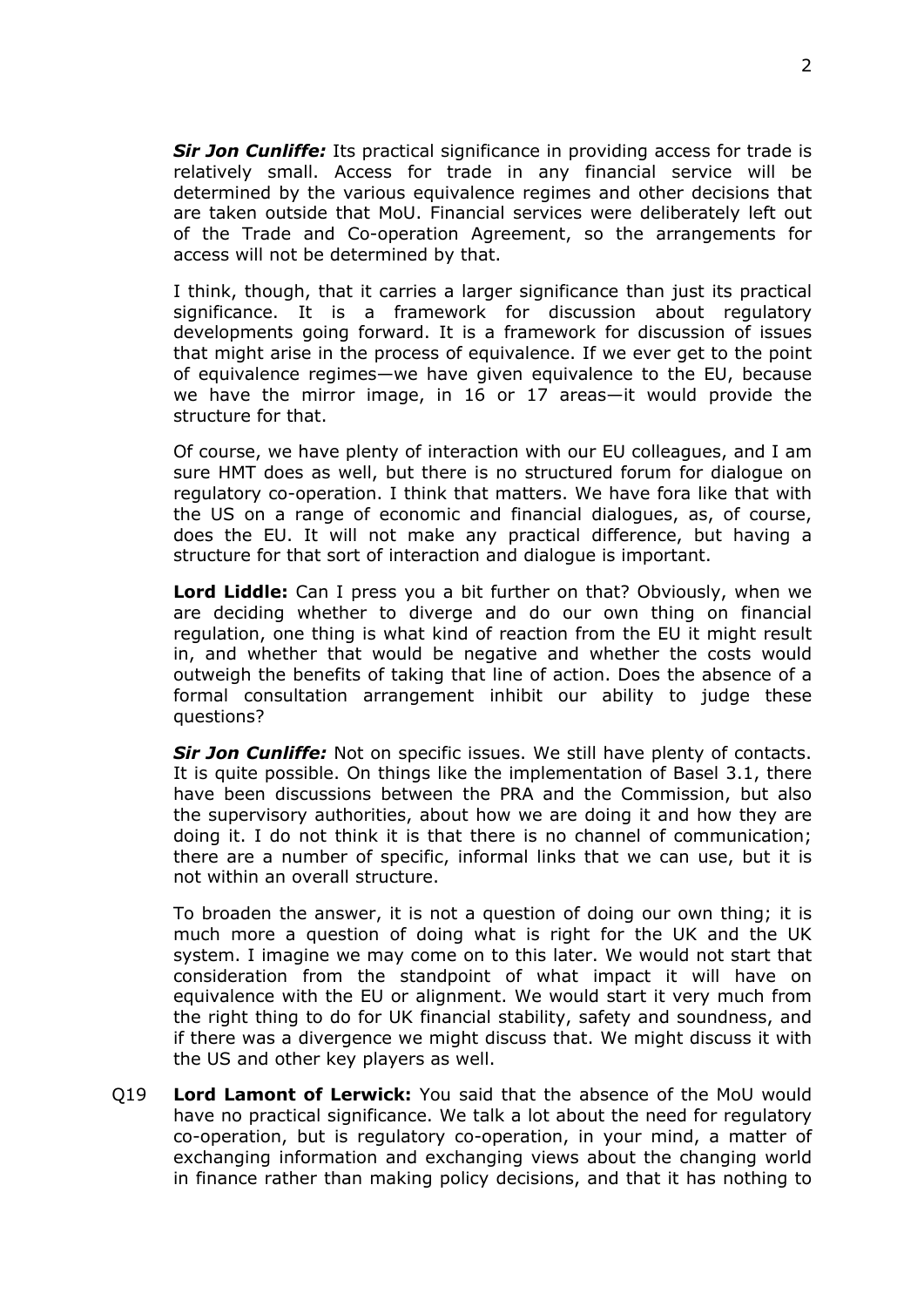do with alignment, divergence or equivalence?

*Sir Jon Cunliffe:* Maybe practical was the wrong word. I was talking about access, and specifically access for trade in financial services. That structured dialogue is not the place where it would be determined. The EU has made it clear that it prefers a system where both sides have autonomous—the word that it has used—decision-making processes. It will reach its view within its own processes rather than some joint decision-making processes on access.

Regulatory co-operation happens at a number of levels. We and the EU are both active participants in international fora, and the place where you would want regulatory co-operation to start globally is in international standards and the formation of international standards. That structure would give us a formal way of discussing with the EU how we see the development of standards in existing and new areas of financial services activity. It also gives us the ability to have conversations about things that are coming up and how we would deal with them.

If you read the MoU, it would also allow for some discussion of things that were coming up in the equivalence process, although making clear that equivalence itself would not be determined within that. It would make a difference. Concluding it would close a chapter in the relationship. That would be an important signal to the financial sector and to markets more generally that regulatory co-operation can happen more generally.

By regulatory co-operation, do I mean that we would both decide to do the same thing in exactly the same way? No, I do not think so. To my mind, regulatory co-operation is agreement on standards, agreement on the outcomes you want, and agreement on the things you are tackling, or at least explaining why you are dealing with things in a different way. I do not think that regulatory co-operation would go to co-drafting regulation, if that is the question.

**The Chair:** Thank you very much. We will come back to equivalence in some way later on.

Q20 **Lord Jay of Ewelme:** Following on from Norman Lamont's question, can you say a little bit about how regulatory co-operation happens now? You talked about how it might happen were there an MoU, and you talked earlier about co-operation with individual countries carrying on. Do you feel that the lack of some central interlocutor when you are dealing with individual countries is satisfactory?

*Sir Jon Cunliffe:* I draw a distinction between regulatory co-operation and supervisory co-operation; it is in the title. I can talk about how we co-operate on supervision, but regulation is about the making of the rules for now and for the future. Regulatory co-operation mostly happens through international standard-setting bodies that set higher-level standards that are then implemented by individual jurisdictions. That machinery exists with the Basel Committee through the Committee on Payments and Market Infrastructures, which I chair through IOSCO.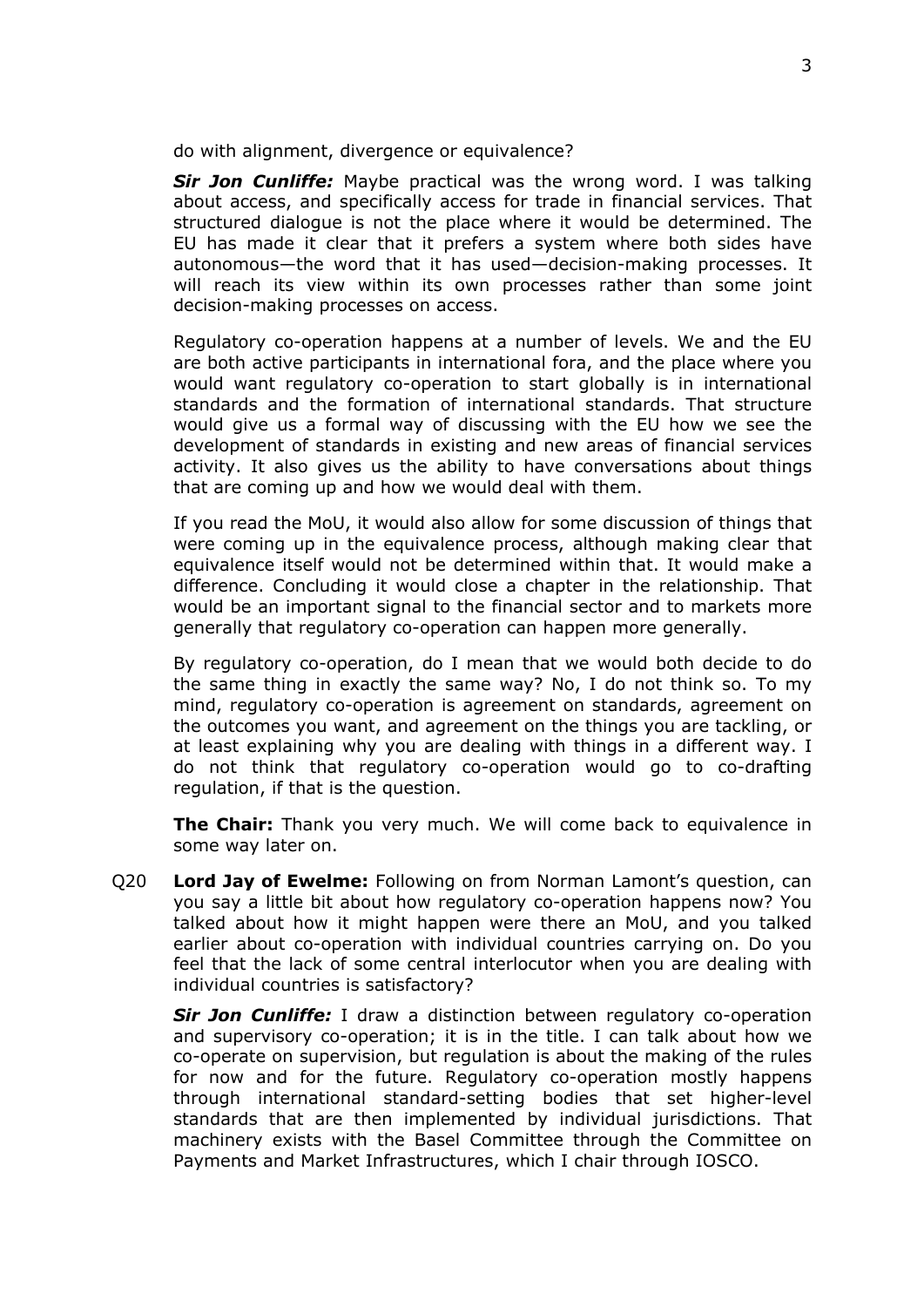There are a number of global bodies that provide for that co-operation on regulation. It is more than just sharing what is happening; it is the determination of standards, which is quite powerful. With individual jurisdictions—maybe I could take the US as an example—there are structured dialogues, but there is also regular interaction between the Bank of England and the Fed on some of this. There is an international regulatory community, which has mechanisms for meeting and deciding. What changes is that that regulation was made when we were a member of the European Union, in a collective EU process of which we were a part. Clearly, we were very closely involved in that.

Now, of course, the two systems are distinct and autonomous, to use the EU word, so we would have to do it through dialogue and co-operation. Much of this is for the Treasury, because the interlocutor on the other side is the Commission, although there are some areas where the regulation has been onshored. What in the EU system is proposed by the Commission and agreed by the co-legislators, the Council, and the Parliament, in the UK system would be done by the Bank of England. We line up with the political authorities on the other side. We can certainly find ways to talk to them, but we lack an umbrella-structured dialogue to do so, and that makes a difference at the margin.

**Lord Jay of Ewelme:** Other things being equal, you would prefer to have an MoU and it would make things easier and better.

*Sir Jon Cunliffe:* That would be usual. If you came down from Mars and saw, in financial services terms, two large jurisdictions with very strong links between financial sectors on both sides, leaving the past aside, and the acquis, but looking to the future to issues like climate or crypto, you would probably assume that there was some structured dialogue between them.

**Lord Jay of Ewelme:** Thank you.

Q21 **Lord Hannay of Chiswick:** If I have understood it correctly, the United States has a structured dialogue with the European Union in this area and we do not. I think that is correct.

*Sir Jon Cunliffe:* We have a dialogue.

**Lord Hannay of Chiswick:** A structured dialogue.

*Sir Jon Cunliffe:* Yes.

**Lord Hannay of Chiswick:** But I thought you said we did not.

*Sir Jon Cunliffe:* No, I said we did not with the European Union. I am sorry; if I did say that, I misspoke.

**Lord Hannay of Chiswick:** Sorry. I am saying that the United States has a structured dialogue with the European Union, but we do not with the European Union.

*Sir Jon Cunliffe:* Not with the European Union. Correct.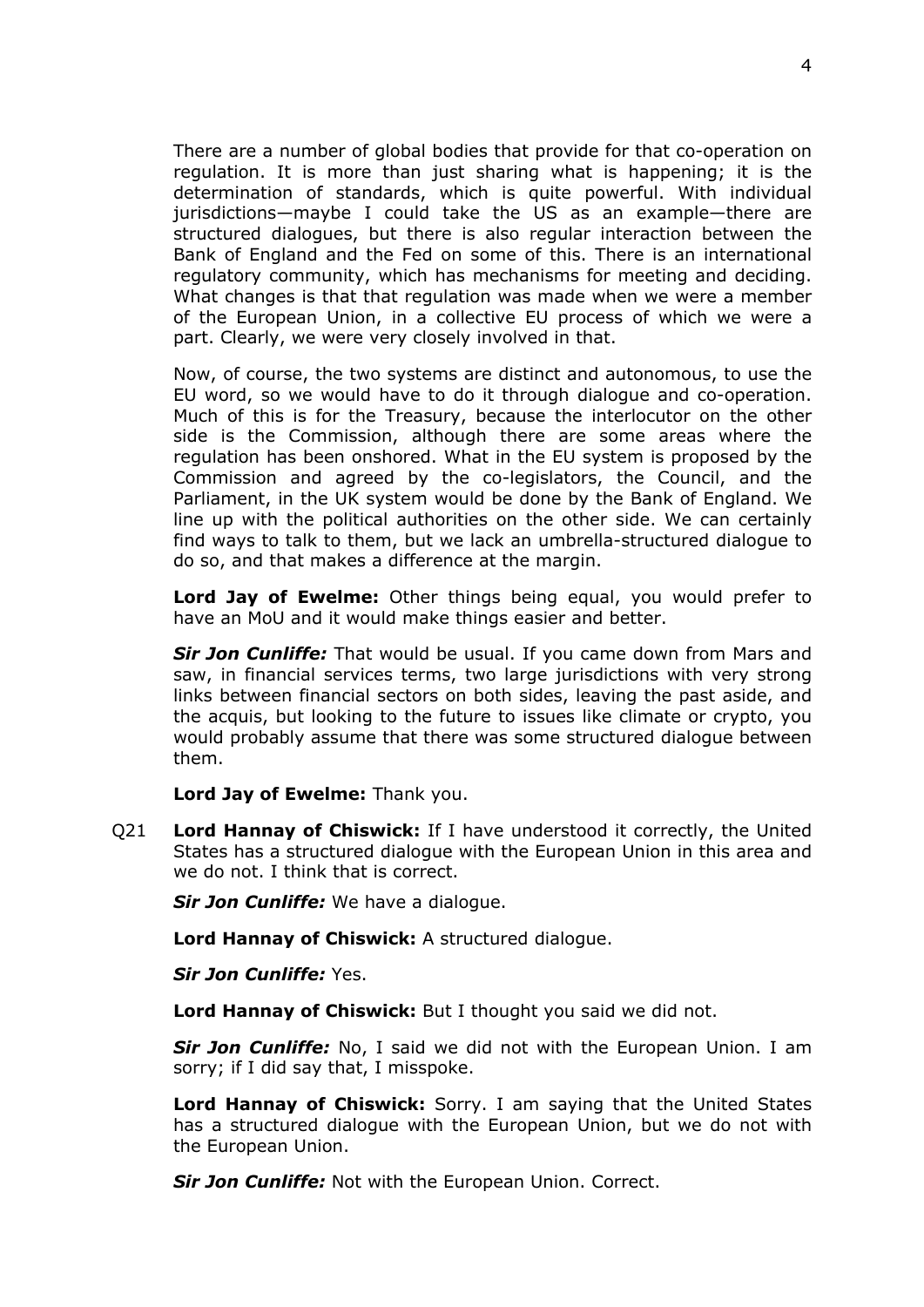**Lord Hannay of Chiswick:** Secondly, could you say a little bit about how our structured dialogue with the United States would work? I noticed that you said that it was not a sort of place where you would ever reach an agreement or anything. Presumably if the United States was contemplating something regulatory that we did not like, we would raise it quite robustly in the structured system that we have with the United States, but that is missing with the European Union. Similarly, they would do the same with us, and out of it could come a recognition that their regulation should be a bit different, and we would try to shape it. Is that what we are missing?

*Sir Jon Cunliffe:* If there were a regulatory proposal in the US that we thought was a problem, or vice versa, first of all, there are international fora for raising that to standard-setting bodies, as I said. Because the financial system structure is very different in different countries, particularly in the US, one would not comment on that unless you thought it might have spillover effects elsewhere. We would raise concerns and they would raise concerns through regulator-to-regulator channels.

The dialogue is just a formal way of bringing those conversations together, having them at a high level and creating links between the individuals, but it is not the only channel for raising something. The way I read the MoU with the European Union—the one that was drafted—is that if we had concerns about where they were going, or they had concerns about where we were going, that would be a high-level place that would enable them to raise it. We would have to find another way to do that, absent that structure.

**Lord Hannay of Chiswick:** Thank you.

Q22 **Lord Lamont of Lerwick:** The UK is undertaking a number of reviews into the regulatory framework underpinning the financial services. Which areas do you see as most likely to benefit from reform, and what kind of regulatory approach would be likely to maximise any advantages? I suppose it is a question of balancing light touch versus market access.

*Sir Jon Cunliffe:* As you say, there are a number of initiatives going on. Probably the most important to the UK for the future and how we regulate financial services is the future regulatory framework. There have been two consultation documents from the Treasury, and I think the Treasury is going to legislate. That is not about a specific sector; it is about how regulation is done in the UK. Perhaps I could elaborate on that for a moment.

In the EU, much of the regulation is done in primary law. It is done in a process between the Council, the Commission and the Parliament. The primary law is extremely detailed. The European Parliament gets very involved in the detail of a primary law, and then it is quite inflexible once it is done. It is quite hard to change; changing primary law is not easy anywhere. It has to cater for, now, 27 different jurisdictions, so it is quite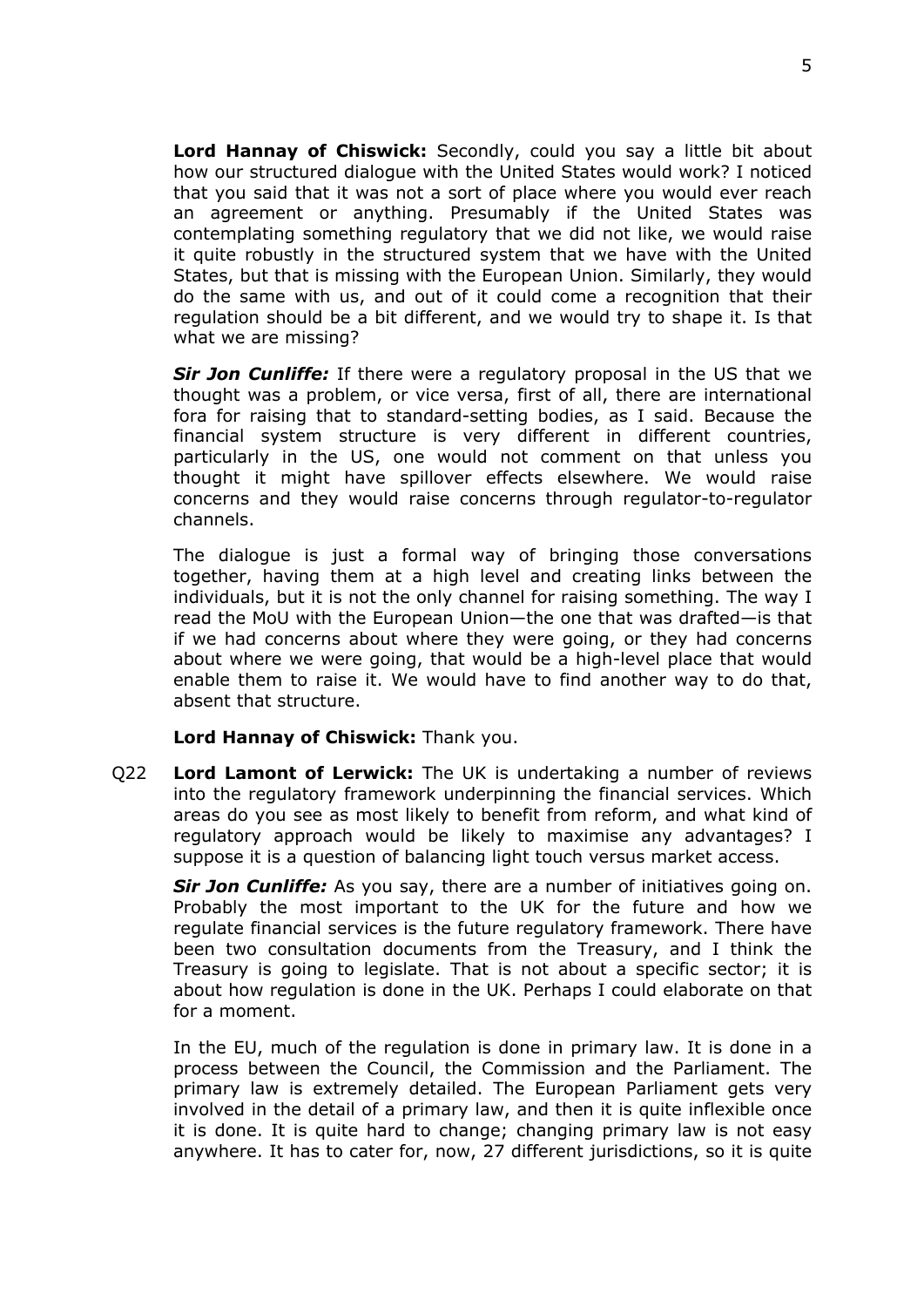extensive. I think the EU is the only jurisdiction in the world that does it that way. Maybe there are one or two others.

The US, Switzerland and other jurisdictions with big financial sectors tend to set out the principles of regulation in primary law. They might then define it one level down in secondary legislation—statutory instruments in the UK's case—but then it is the regulators' rulebooks that set the detail. The reason for doing that is that regulators' rulebooks are more flexible. They can move more quickly, and they can be tailored much more easily than the primary legislative process.

The reason the EU does that—it is not an accident—is because, if you are trying to ensure level application by 27 jurisdictions with 27 different sets of regulatory authorities, they feel the need to nail the detail down in primary legislation, although some EU commentators and regulators have made the point that if they had a European regulator or supervisor, they could adopt a more principles-based approach. The opportunity for the UK not being in the EU is precisely to adopt that sort of principles-based approach, and then you have different levels of governance getting into the detail. That is what the Treasury proposals provide for.

In a way, it takes us back to the position we had before the Single Market in financial services. I single that out not just because it is of interest to me as part of our regulatory authority, but because, if you think ahead, we can see immediate issues with insurance and Solvency II and the Treasury's securitisation review, the Wholesale Markets Review. Those are today's issues. What is of greater benefit is having a system for the future that is basically faster moving and more flexible than we were able to have within the EU. It is not a comment on net pros and cons, but clearly the inflexibility of the EU system is a product of what the EU is trying to do. Outside the EU, we have the ability to have a more flexible system. I can talk about the regulatory approach as well.

**Lord Lamont of Lerwick:** What you said is very interesting and very significant, but I asked what areas would benefit. Can you identify any sectors as well? I appreciate why you said what you did.

*Sir Jon Cunliffe:* I guess it is the whole area. The Solvency II review is not concluded yet. The Economic Secretary made a speech on it a few weeks ago. It should produce benefits.

In my view, benefits run both ways. There are some areas where we might want to change regulation that we think is having an impact that we do not want it to have. The insurance industry has been pretty active in putting its case on that. There are also some areas where the EU legislation may not have gone far enough, or so-called EU specificities were written in, which you might want to adjust in the other direction; Solvency II is an example of both those things at play. The Wholesale Markets Review, which the Treasury is carrying out, will also be of benefit, because at the moment access to the UK market is a bit like a series of archaeological layers. You have the overseas persons exemption, which came in in the mid-1980s with the big bang.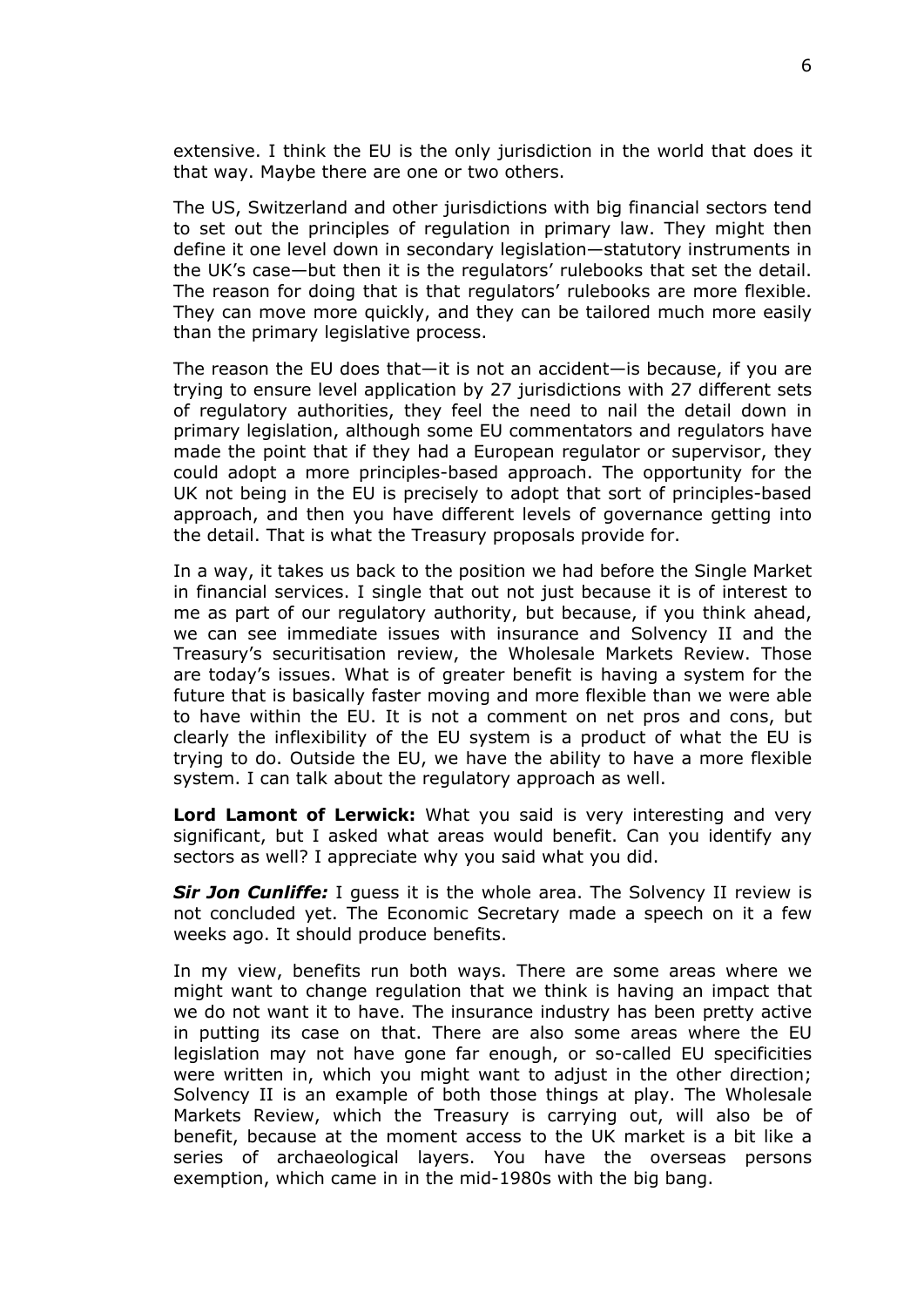Q23 **Lord Lamont of Lerwick:** When you talk about wholesale markets and digitalisation, the Bank is very much concentrating on the retail level, as I understand it. Some people, not that I pretend to know a lot about this, think that a wholesale digital market, a central bank digital currency, is much more important from the point of view of the financial architecture of the financial system, and that central banks in other countries, including in the EU, might get a very strong position in payments and other infrastructure by developing a digital central bank currency, which we are concentrating on less.

*Sir Jon Cunliffe:* We tried unsuccessfully to persuade another Committee of this House that we were not ignoring wholesale central bank digital currency. The point is that a wholesale central bank currency is a technological step rather than a policy step. At the moment, we have digital central bank money at a wholesale level. The banks, as you know, have accounts with the Bank of England, and all that is done digitally, so there is a wholesale central bank currency in operation at the moment.

The question is whether there could be an application of DLT—distributed ledger technology—in the blockchain, either private or public, or some arrangements that would allow a group of members of the Bank of England systems, such as the bigger banks, to have a digital coin that they could exchange among themselves and only clear the net with the Bank of England. There are a number of commercial proposals, a couple of which we have been working with very closely.

That work is going on. It does not attract the attention that the retail central bank digital currency attracts because it already exists, and the banks are not concerned about the flight of deposits or what would happen in a bank run. It does not really have the same financial and monetary stability questions. It would be a far-reaching technical change. If you look at the policy the Bank announced a couple of years ago on socalled omnibus accounts, which would enable a group of wholesale banks to have one account that they operated themselves using some form of digital coin, we are certainly doing work in that direction. I hope we have done a better job of it this time.

Q24 **Lord Wood of Anfield:** Hello, Jon. I would like to go back to the question of alignment and dealignment between EU and UK financial services, laws and regulations. First, do you think there is a case for having as an explicit policy goal continued alignment with the EU's regulatory framework? Alongside that, from the EU's point of view, do you think the EU has an interest, or a dominant interest, in maintaining alignment with us, or are those two things up for grabs?

*Sir Jon Cunliffe:* Part of the answer depends on what you mean by alignment. We have always been clear that alignment of regulatory outcomes is something that we are in favour of. We try to achieve as much of that, where they exist, through international standards and the application of international standards, but alignment of regulatory outcomes does not mean that we share the same texts—text alignment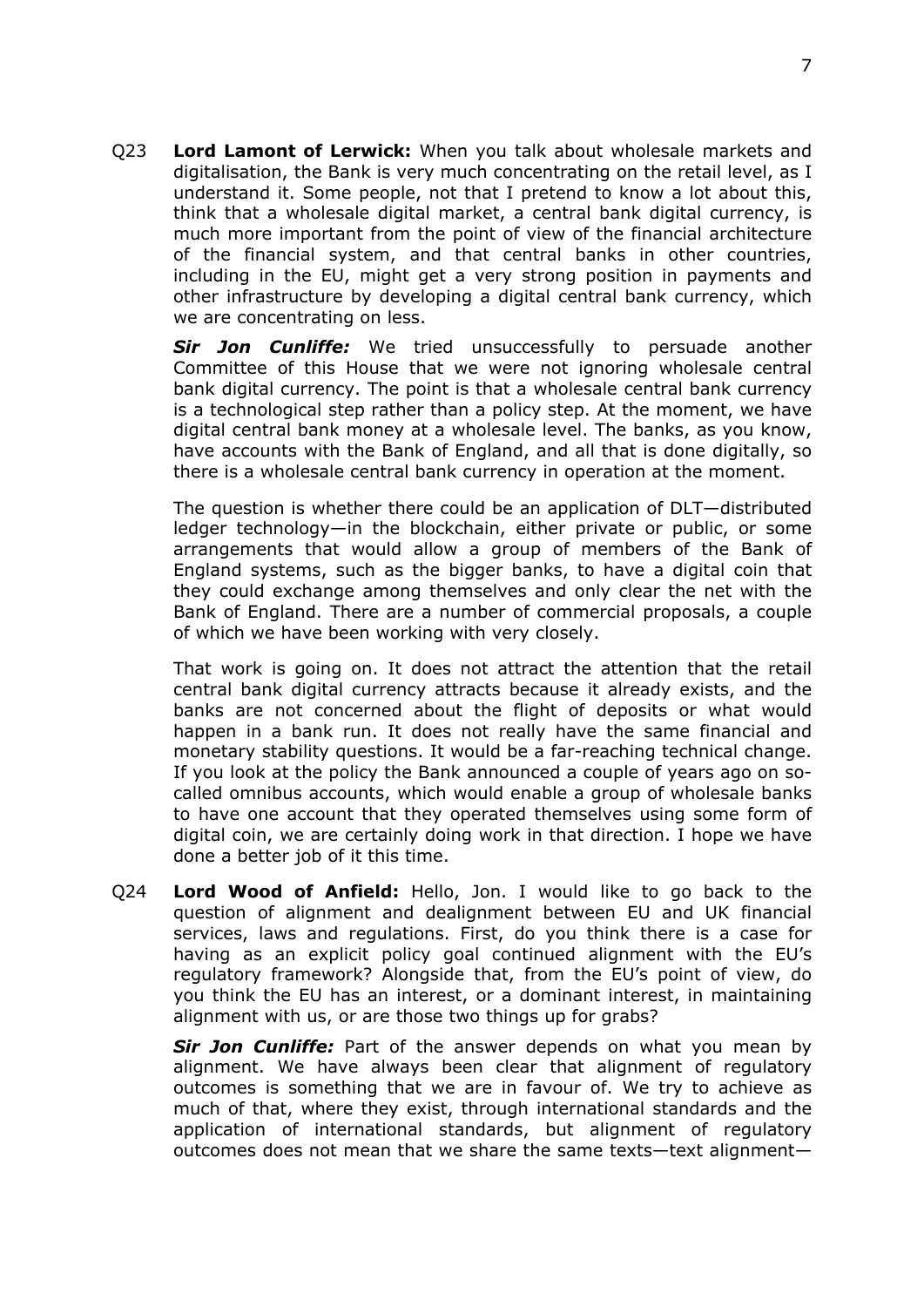or that in every particular we do the same thing. You try to take an overall view.

When we do, as we are doing now, equivalence assessments of other jurisdictions—non-European jurisdictions, because we have had to bring those onshore as well—we tend to look at it in the round and say, "This system may not be our system, but are we satisfied that the outcomes are robust in relation to the risks we take on that?" That is something that the UK, as home to a large international financial centre, should pursue not just because it enables our financial sector to participate in other financial jurisdictions, but equally, if not more important, because we are open to a wide range of jurisdictions from all around the world, and it is important for us to know that if we are importing risk from abroad, the regulatory outcomes and supervisory outcomes in those jurisdictions are robust. It is something we should pursue.

Should we make it an objective of our regulatory policy? I come back to the answer I gave, perhaps unsolicited, to Lord Liddle at the outset. The starting point for us is what makes sense given the structure of the UK financial sector and its development. In most cases, you would expect that to be determined under international standards or discussion of international standards.

A very good example now is with so-called crypto where the international standards are being developed as we speak, and we should make that an objective. Would I make it an objective to line up our regulation with another jurisdiction, be it the US, Japan or the EU? No. We would find it very difficult to say that we could meet our objective for financial stability, safety and soundness if we had another objective to line up with the way another jurisdiction had decided to do something.

**Lord Wood of Anfield:** What about from the EU's point of view of alignment?

*Sir Jon Cunliffe:* It is committed to international standards, as we are, but I do not get any sense that the EU regulatory process starts with the objective of alignment with other jurisdictions, for the same reasons. It is hard enough with 27 jurisdictions without trying to align with others. That is why the international process is so valuable, and not just because we are not in the EU any more. It was extremely valuable when we were in the EU.

Q25 **Lord Wood of Anfield:** You answered this a bit earlier in some ways, but if gradual dealignment occurs in a particular area, what kinds of mechanisms do you foresee being in place to address it or to confront it? Do we know anything from the EU's relationship with Switzerland about the way the EU approaches this issue?

*Sir Jon Cunliffe:* The first point is that dealignment will happen. It will happen with the natural evolution of regulation, in part because we will be focusing primarily on our jurisdiction and they will be focusing on their jurisdictions. Financial regulation is also political, and societal to some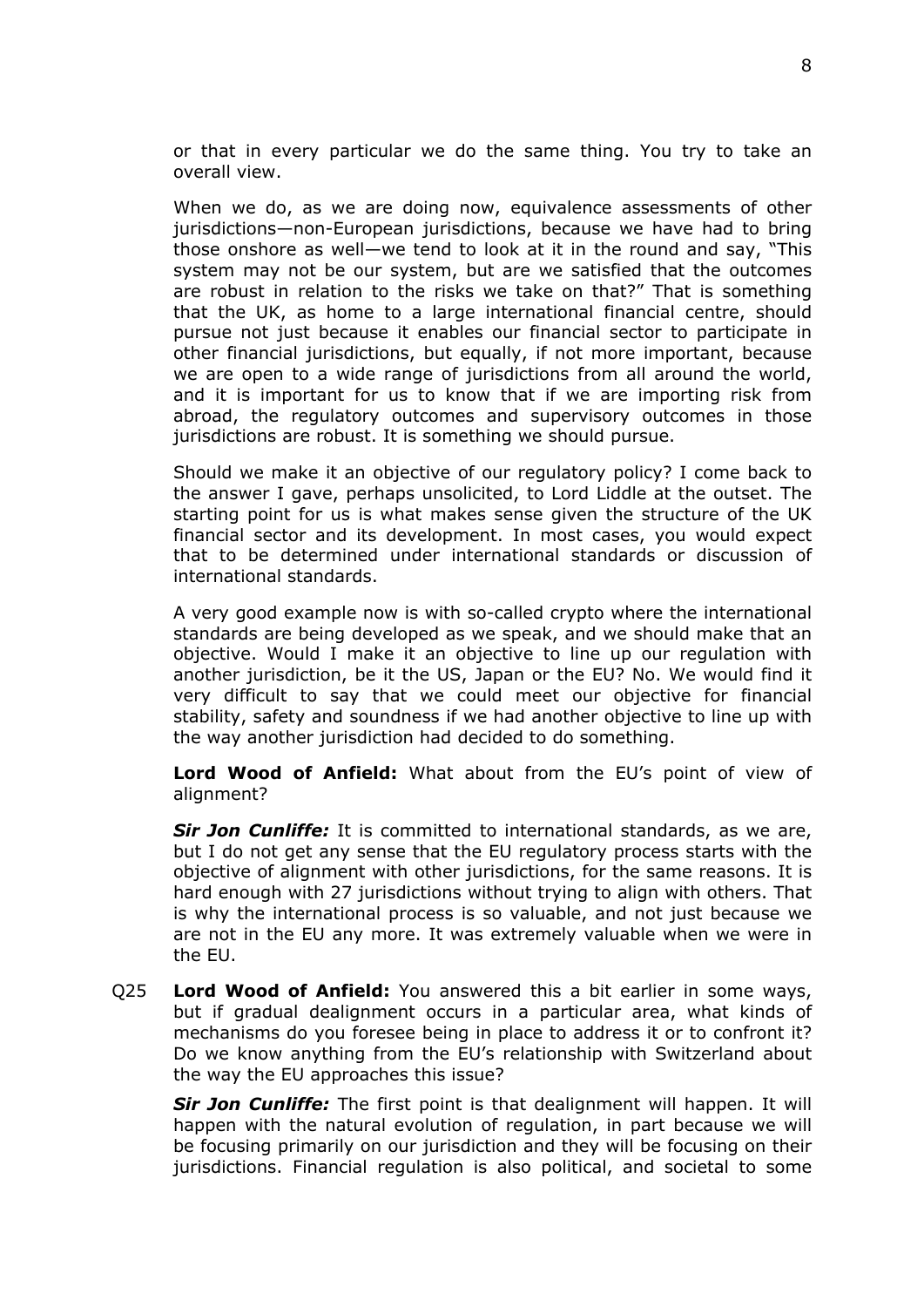extent, so I assume that over time there will be dealignment, or that we start from the same point but we drift apart.

What would matter from our perspective? If I were to look at that in the light of EU clearing houses selling services in the UK, which we have at the moment, I would look to see the regulatory outcomes. You can live with non-alignment on text or non-alignment on specificity if you think that the overall regulatory outcomes are sufficient, particularly if they are under the umbrella of international standards.

To put it another way, we manage to have more financial services trade with the US than with the EU—marginally more—without any regulatory alignment at all, and their system is very different from our system. We can get satisfaction assurance on the regulatory outcomes that they are pursuing, in part because of international standards. It will happen over time. To repeat what I said before, as we approach new areas of financial services, it is important that the major jurisdictions try to get on the same page for standards; what you are trying to achieve, what risks you are dealing with and what the acceptable ways to deal with that risk are. That is where the Basel and other frameworks are very important.

Q26 **Lord Tugendhat:** Sir Jon, could I take up a point raised by Lord Wood a moment ago? On divergence and alignment, what is your impression of what the practitioners themselves would like to see? I realise there will be great diversity of view, but it would be very helpful if you could give us a view as to what American practitioners, Japanese practitioners, and, of course, EU practitioners would like to see. It is a long time since I have been involved in the financial sector, but my impression is that quite a number of practitioners might prefer the opportunities for regulatory arbitrage rather than alignment and equivalence.

*Sir Jon Cunliffe:* I do not think there is one net answer to that, and not just because of the diversity. At times, divergence and, as you say, the opportunities for arbitrage are preferred. At other times, financial firms make well-justified claims that, "You all do the same thing, or a similar thing in different ways, so why don't you line it up?" To give a good example, five or six years ago we started doing cyber-penetration testing in the financial sector, from the Financial Stability Committee. It was picked up in Europe and in the States. A number of companies came to us and said, "You are all essentially doing a similar thing. We have operations in all these countries. Can't you just do one, or at least line up your timetable?"

We hear it now on Basel 3.1, where banks say, "Could you all implement at the same speed, because it's really expensive for us to have to manage implementation schedules that are different in different countries?" There are arguments from the practitioners' point of view for convergence and consistency, but they tend to prefer the financial regulation that they like best in a particular jurisdiction. I see both things happening.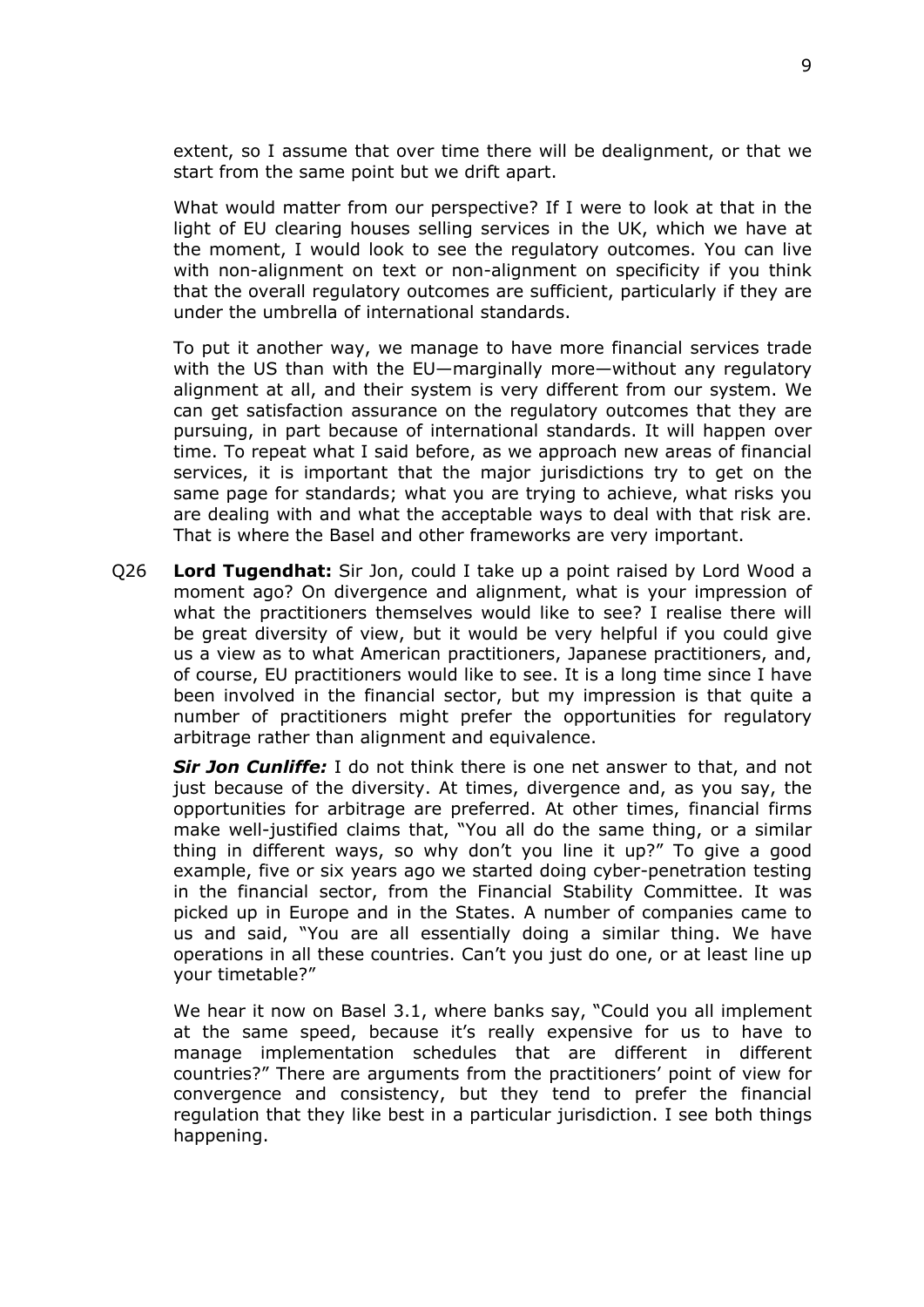One thing that we are a little concerned about, which is not new, in my experience, because it happened a lot between the EU and the US when we were a member of the EU, is practitioners coming in and saying, "Over there, they allow this. Why don't you allow it here?" It is never, "This is the whole regulatory framework. We would prefer that whole regulatory framework". It is, "We like this particular thing. Why can't we do this specific thing over here?" When I talk to people in the States, they say, "That's very funny, because our banks come in and say, 'Well, they do something in the UK that we'd like to do'".

You saw a little bit of that before the financial crisis in the SEC regulation of the wholesale investment banks. We are seeing a bit more of it now with the EU because there are some divergences, and I imagine they will see it as well. That argument of "We have to do what the other side does" will grow.

Q27 **Lord Purvis of Tweed:** Good afternoon, Sir Jon. Widening it beyond the EU for one moment, the Government's approach is that, in new trade agreements, they want market access offers for financial services for other countries. I understand that they have tabled proposals at the WTO, with Canada, Australia and Switzerland, for opening up market access for financial services. Could you outline some examples of where that could be for market access approaches if the UK is going to be opening up wider on an international basis as far as financial services trade is concerned?

*Sir Jon Cunliffe:* Most international trade agreements do not have very developed provisions for access in financial services. One reason is that it is a very highly regulated industry in most jurisdictions, for obvious reasons, and there is the so-called prudential carve-out, which gives you the ability, even where there are commitments, for prudential reasons to override those commitments. Financial services have not become very developed in trade agreements. Where they deal with financial services activities it has tended to be in the less regulated areas, because it does not run into these issues.

To go back to the question of regulatory outcomes, there is perhaps more scope in mutual recognition agreements between jurisdictions to look at the different regulated systems, the arrangements for co-operation between regulators and supervisors, and the outcomes that are being achieved. Under that umbrella, backed up by a trade agreement, you can then have more access across borders. The Treasury is at the moment, to give you an example, negotiating quite a developed mutual recognition agreement with the Swiss authorities, which we are involved in and the Swiss regulators are involved in.

I imagine that for trade in financial services there may be some elements in some trade agreements, and some of it may go to localisation policies, such as the requirement that you have to have a local partner or a foreign company can own only a certain percentage of a financial firm. Those are not really regulatory issues. When you come to how you ensure that both sides feel confident, in a regulatory sense, about the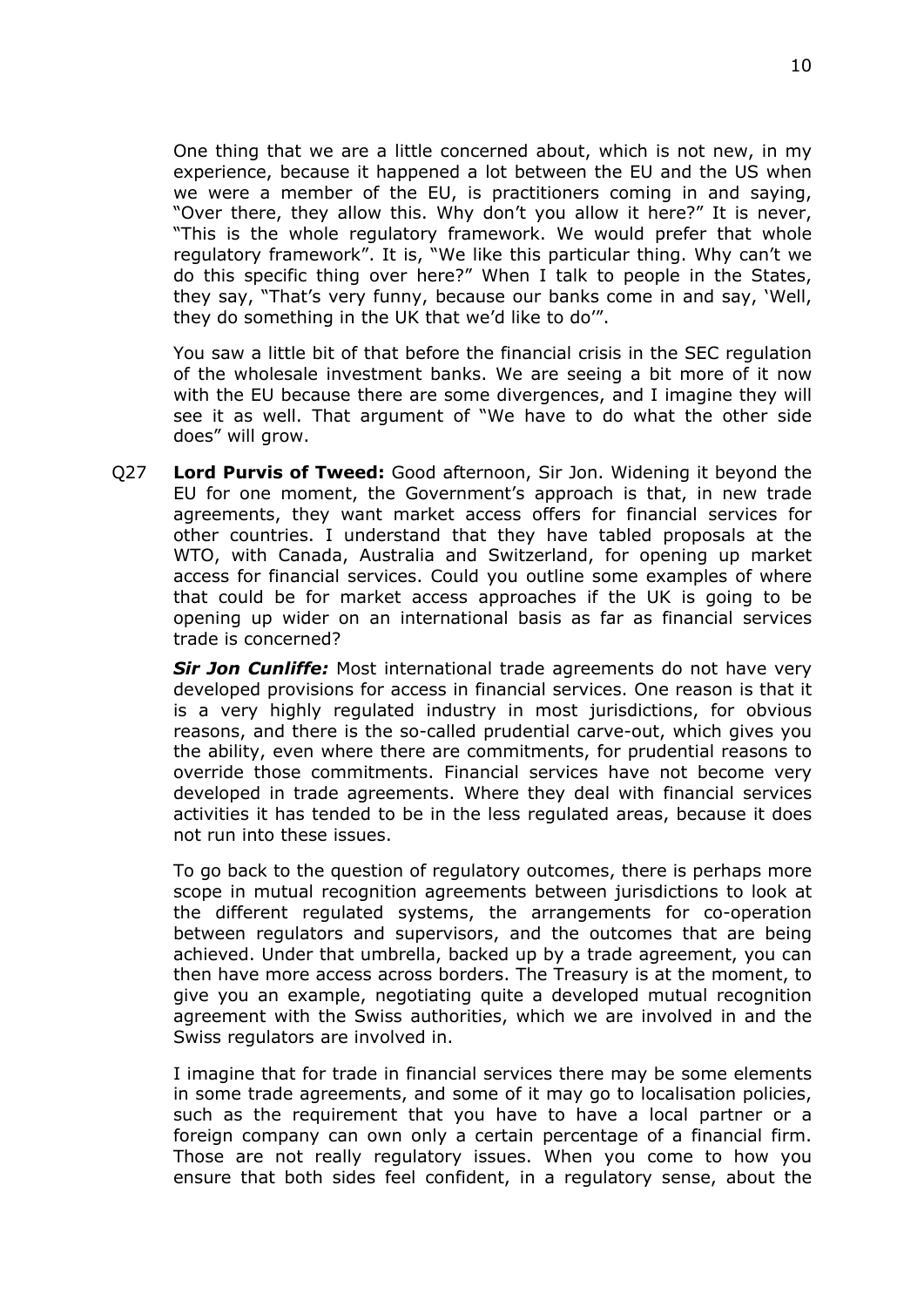risks to and fro, you are looking more at mutual recognition agreements. The Swiss one was an obvious one to start with, because we and the Swiss are very close. I think the Treasury will also try to roll them out to other sectors.

Q28 **Lord Faulkner of Worcester:** Jon, can I ask you about the Government's efforts to secure free trade agreements with third countries? They obviously attach a great deal of importance to those in the post-Brexit world. Do you think they will succeed in mitigating or supplanting any loss in trade in financial services that would have existed otherwise with EU Member States?

*Sir Jon Cunliffe:* From memory, trade with EU participants is just less than a third. I think I said earlier that the US is larger. It is not as if all trade with the EU will be lost because we are no longer members of the European Union. What the impact will be will play out. It is not finished yet. There is still the transfer of business potentially going on. How much of the activity that took place under passporting will eventually leave the UK is difficult to know, to be honest. It is not really equivalence; passporting was a much broader set of permissions that basically allowed any firm in the UK to operate in the EU without restriction.

**Lord Faulkner of Worcester:** When might we know? When might we get a better indication?

*Sir Jon Cunliffe:* It will be a process of years, to be clear. Some of it will depend on decisions in the EU. The most obvious one is central counterparty clearing where there is now a three-year equivalence period, but the EU has said, at any rate, that it wants to move some of that business back to the EU. We can talk about the likelihood of that, but you will only know in a number of years what has happened. The ECB is carrying out a review of booking models and trading desks, which, again, may lead to some more business. They may require more business, in relation to EU firms, to move back. I think it will be a number of years.

To the extent that business moves, it may well change the economics for the firms providing it, and that will lead over time to investment decisions and location decisions, not necessarily to move things from the UK to the EU; there are other jurisdictions where firms might invest. It will take a number of years before you see the impact. On the other side, how much of that might be replaced by trade deals or mutual recognition arrangements with other countries, to go back to the point I was making earlier, is not clear to us at the moment. That policy is still in the relatively early stages. The biggest area might be the US. Financial sector activity between the US and the UK is pretty large at the moment. I do not think I could give you an assessment.

**Lord Faulkner of Worcester:** I do not think you will be able to answer my other question. What are the benefits and disadvantages of this approach?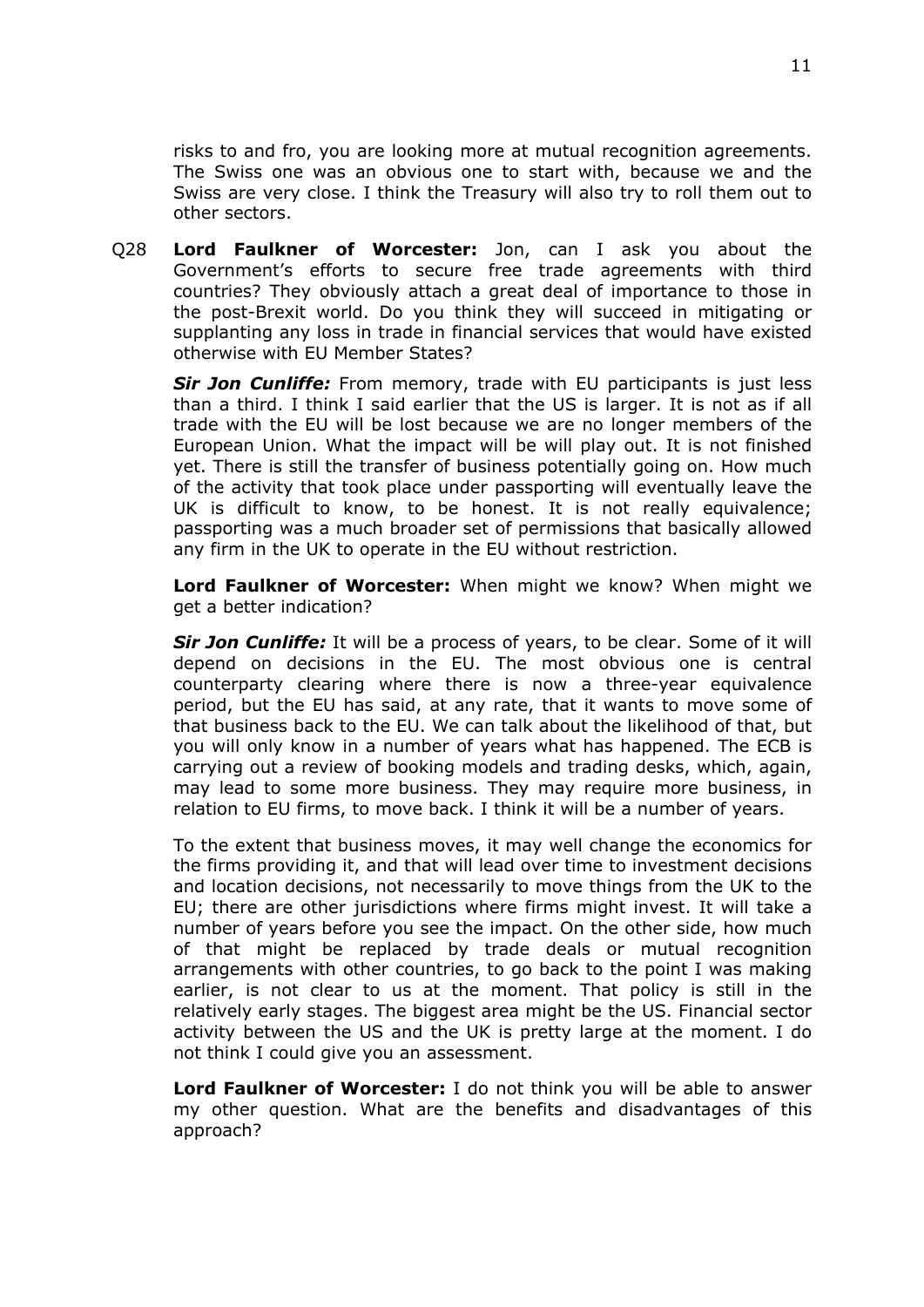*Sir Jon Cunliffe:* There are very large advantages in a global financial sector for a number of reasons. It enables savers in some parts of the world to reach investors in other parts. It allows you to diversify risk, it allows better efficiency of matching, and it allows competition. I would start from the premise that an integrated global financial sector is a good thing, but—it is a big but—there are risks, and it needs appropriate governance. Cross-border governance is very difficult. We saw in 2008- 09 just how quickly shocks can move if it is not properly governed.

Maybe this is the answer I did not give Lord Lamont on a regulatory approach. Our approach should be one of starting from a principle of openness but requiring assurance that the risks we import from others are properly managed. The UK has always taken that view on financial services. You start from an open position, and then you say, "Can we manage the risks of this?" If you cannot, clearly your position is more closed.

That is why regulatory outcomes, international standards and all those things are important: because they are the governance framework that allows you to be open. We should, when thinking about trade deals or mutual recognition or our engagement with the rest of the world, be aiming for an integrated sector, subject to the appropriate governance being in place.

Q29 **Baroness Scott of Needham Market:** Good afternoon. On reflection, how would you describe the strengths, and what would you say are the limitations, of the Government's current approach to post-Brexit regulation and diversion on financial services?

*Sir Jon Cunliffe:* In terms of their domestic approach? Without going into a long explanation of the future regulatory framework, those proposals need to go through Parliament, and there will be really important questions of accountability to be decided and determined. They are an important step in doing that. The reviews that we have at the moment have picked out some important issues, but we have not actually concluded the proposals. I cannot tell you what the net impact of Solvency II reform will be, because we have not yet got to the end of those processes.

The aim to have a more innovative and nimble approach to regulation is a good aim. It also has to be balanced, and I think this is in the Government's statements, by ensuring that we have sound and robust regulation and that the independence of the regulators is respected. The Treasury has been clear in its statements that that is where it is. From where we are starting, I think it is moving in the right direction, but it is pretty early, and we have yet to see the outcome of all these processes.

#### **Baroness Scott of Needham Market:** That is fine, thank you.

Q30 **Lord Hannay of Chiswick:** Could we look a bit at the issue of sectoral equivalences, Jon? Perhaps it would be best if we could start by being quite sure that we are all talking about the same thing. I am talking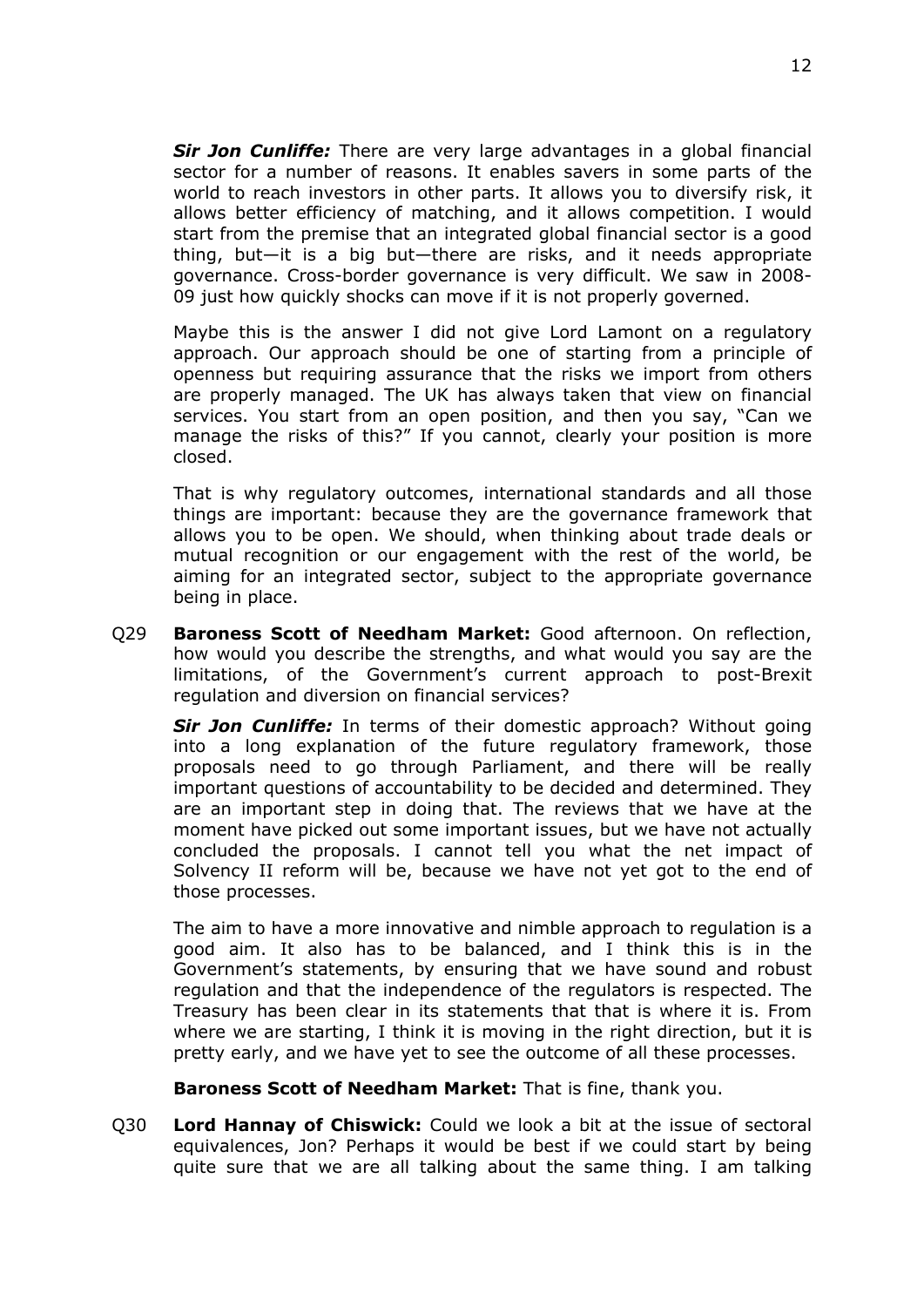about what the EU grants. I know that we grant a very wide number of equivalences to the EU, but that is not the main point of the questioning.

I have a list that says that the EU grants equivalences in the number of 21 to the US, 15 to Singapore, 13 to Switzerland and one to the UK. I think the Chinese are somewhere in that list, but I am not quite sure what role they play. I will carry on a bit further, but could you confirm when you answer that those figures are right, and that we are talking about the same thing and this Committee is looking at the same thing?

Clearly, there is a huge imbalance in what the EU does in granting equivalences for a lot of other financial centres and what it does for us. Does this imbalance, in your view, create any kind of competitive disadvantage for London? If the answer is that it does, will it, therefore, continue as long as the imbalance between us and other financial centres in the grant of equivalences from the EU continues?

Secondly, why do you think those other countries appear to value equivalences so much? Presumably, they would not have gone to a lot of effort to get the EU to grant them if they did not. They are not countries that spring immediately to mind as being careless about their sovereignty, or their ability to regulate their own business, so why do they value them? It would help us to understand the answers to those questions first, and it would be better to answer those questions first, before going on to the question as to whether equivalences should be part of our own approach in the future.

*Sir Jon Cunliffe:* First, on the numbers, we would have to confirm them from the EU website, which I imagine is where they came from, because we do not keep or have our own information on the EU equivalences. I imagine they are right, but I could not confirm the actual numbers.

The second point, and perhaps the point you are driving at, is that the UK-EU equivalence process has been paused. The EU has been clear, as I think Commissioner McGuinness said, that, first, we have to see the overall implementation of the Withdrawal Agreement and the Trade and Co-operation Agreement, and then we will return to the question of equivalences. We were in the process, and we had actually sent back voluminous returns to the EU questionnaires on equivalence, and then all the equivalence processes were pretty much stopped. The EU has been clear that those will resume when it concludes that the TCA and the Withdrawal Agreement have been implemented. That is one of the reasons why the process stopped.

The EU's further statement, which I do not think it has made in respect of any other jurisdiction, is that for the UK it would look at further equivalence not through the lens of what we have at the moment, because what we have at the moment is pretty much a mirror image of what exists in the EU, but more in the light of our future plans. As I say, it does not apply that to any other jurisdiction and it would be quite difficult to apply to the EU itself. That is why we are where we are.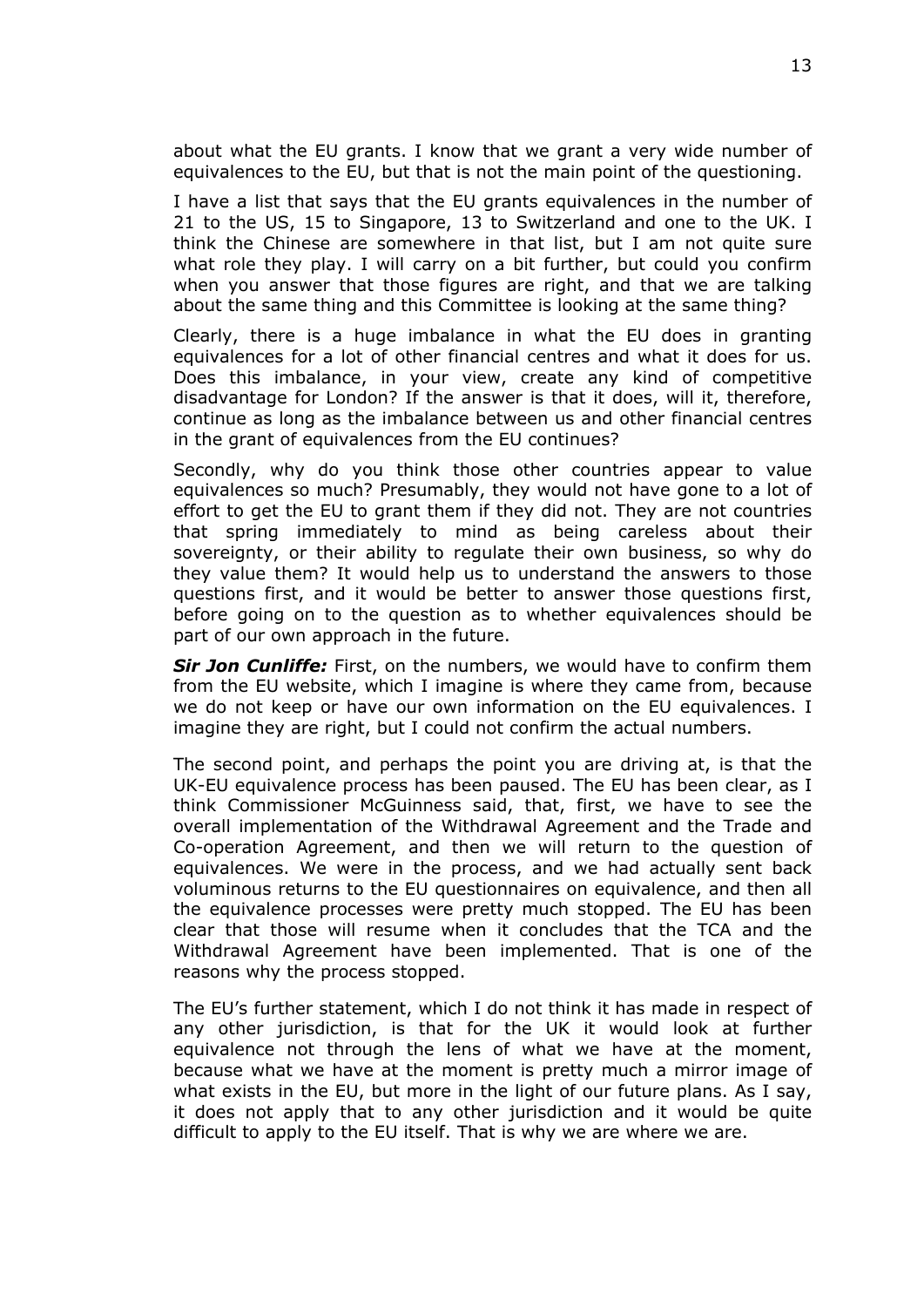As to how much difference it makes, and whether it puts us at a competitive disadvantage to others that have these equivalence decisions, and have been applying for them over a number of years—it is not recent—there are a number of points. First, a large number, I think probably the majority, of equivalence regimes do not go to the question of access and trade in financial services. A large number of them go instead to things such as capital treatment. You might have a certain sort of asset that can be determined equivalent for capital treatment. That is most obviously the case for sovereign bonds.

In the EU, all sovereign bonds are treated as equivalent in terms of their capital charge, regardless of the differences between the Member States that issue them. There is a large number of those in banking and insurance about how, when you are calculating capital solvency requirements, you treat particular assets, and whether there is equivalence in that process. We have granted some of those to the EU and they are valuable to the extent that your financial sector invests in those assets. You mentioned different jurisdictions that have equivalence, and they may or may not find that of lesser or greater value; but it is not about trade, and it is not about access.

If I had to look at trade and access, I would say that the two regimes that matter most, or would matter most from a UK perspective, are Article 25 of EMIR, which is the whole clearing house debate, and Article 47 of MiFID, which is what would allow more cross-border provision of wholesale financial services on the investment banking side. The EU has said on MiFID that it is not giving any equivalence decisions because it is reviewing MiFID. I would have to check, but I do not think it has given Article 47 equivalence to anybody from that point of view. On the clearing house side, it is different, because it has given equivalence to the US in respect of CME, and some other clearing houses, and to a number of other jurisdictions.

How much of a competitive disadvantage in relation to others would it put the UK at? I would have to think about it, but I am not sure it is a firstorder issue, to be honest. The competition in financial services that we get from some of the jurisdictions you mentioned is relatively limited. I could not see wholesale activities moving, because no other jurisdiction had particular grievances.

There are, though, one or two exceptions to that. I will give you an example of one, which is quite a curious exception: the derivatives trading obligation. This is the requirement to trade exchange-listed derivatives only on recognised exchanges in the EU or with exchanges that are recognised outside. The EU determined not to give that equivalence to the UK, but it has given it to the US. The UK determined, because we have the same system, that we would not give equivalence to the EU. That resulted in a number of EU financial institutions being caught, because they had operations through the UK where much of this business is done. They could not do it on UK exchanges because those were not recognised, and they could not do it on EU exchanges because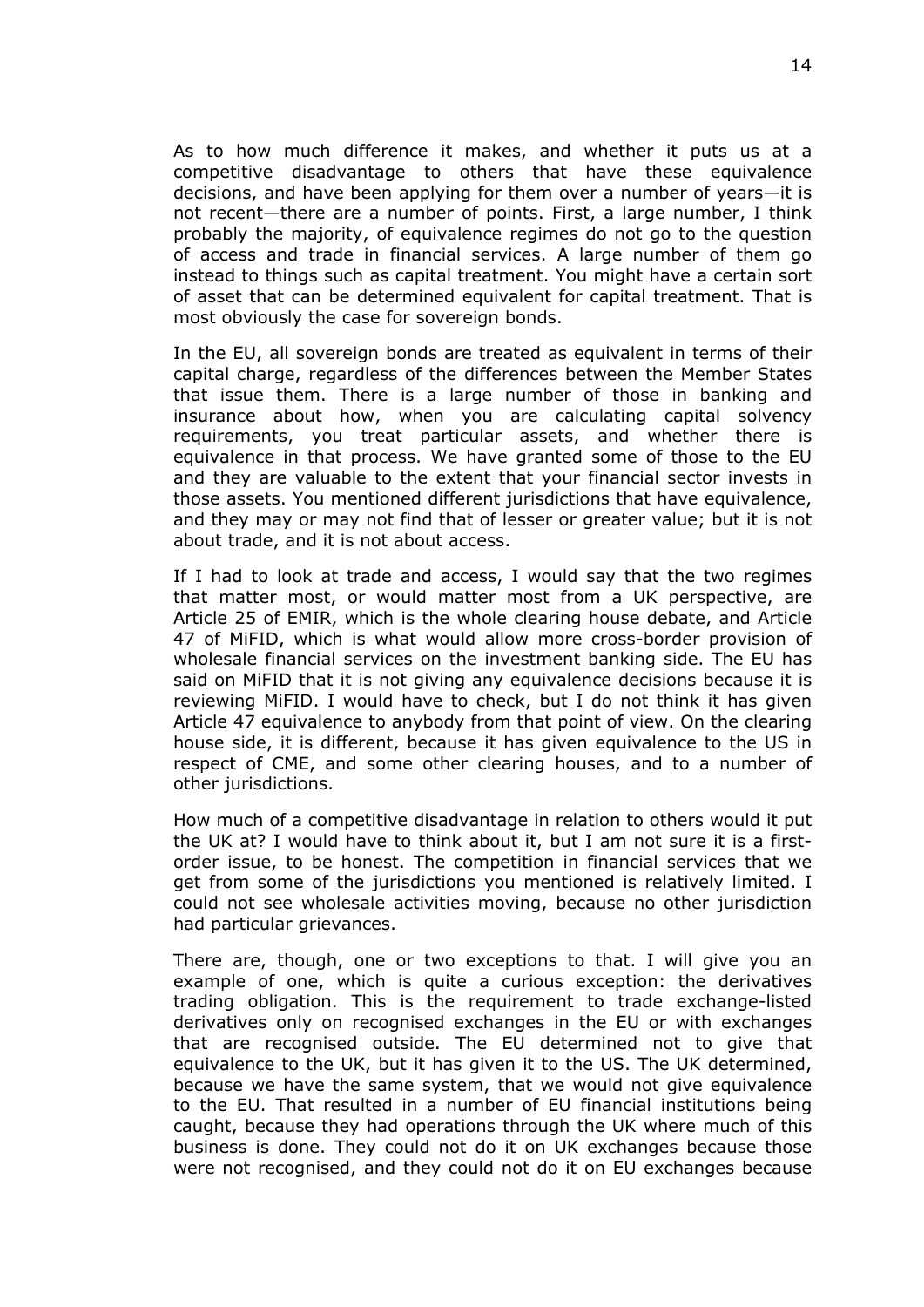we did not recognise them either, so the business, by and large, went to the US, which is kind of odd.

In those areas you might see businesses diverted because of these kinds of equivalence decisions. I would have to look at those figures of 21 for the US and 15 for the Singapore in some detail to see how many were about access and how many were about other things, and then how likely we were to face competition in those areas. Perhaps it is more material than I think. It might be important, but I would not have thought that it was of first-order importance.

**Lord Hannay of Chiswick:** Thank you. Would you be able to write to us and set out your in-depth thinking on this, because I think it is quite an important point?

#### *Sir Jon Cunliffe:* Gladly.

**Lord Hannay of Chiswick:** You said at one point, I think, that the imbalance could cause disadvantage to us, but surely it either is or is not, because it is happening. There is an imbalance now, and one should be able to judge whether that is damaging. Is the distinction you make between equivalences that relate directly to access and other equivalences a very real one? If it creates a disadvantage, whether it is about access or not, it is still important, is it not?

*Sir Jon Cunliffe:* On the second point, it depends how important it is, and whether it is about the capitalisation, or whether it is about, for example, insurance companies that are not internationally active and not trading and not competing. If you think about the equivalence for solvency regulation, if there is no trade in those areas, my guess is not so much.

On the question of whether it is important for our companies that they do not have this capital treatment, it might be important to them, not for competition reasons but because they would want the capital treatment. If the sovereign bond treatment was more attractive in the EU than in the UK, for example, the majority of that would be for us to give. As I say, a lot of the equivalences we have given have been around those capital treatment issues. It would depend on the business, but I cannot immediately think of an example where a non-access equivalence might lead to a very large competitive disadvantage.

On the question of the access ones, I think it is more real. US clearing houses have an equivalence that UK clearing houses do not have. We have not seen any big movement to the US, because we could go to the United States rather than the EU. There would be other reasons why businesses organise their activities in the way they do and equivalence might only be a relatively small part of that. It may change and move the needle on the dial to some extent, but not enough to make you change the way you are going.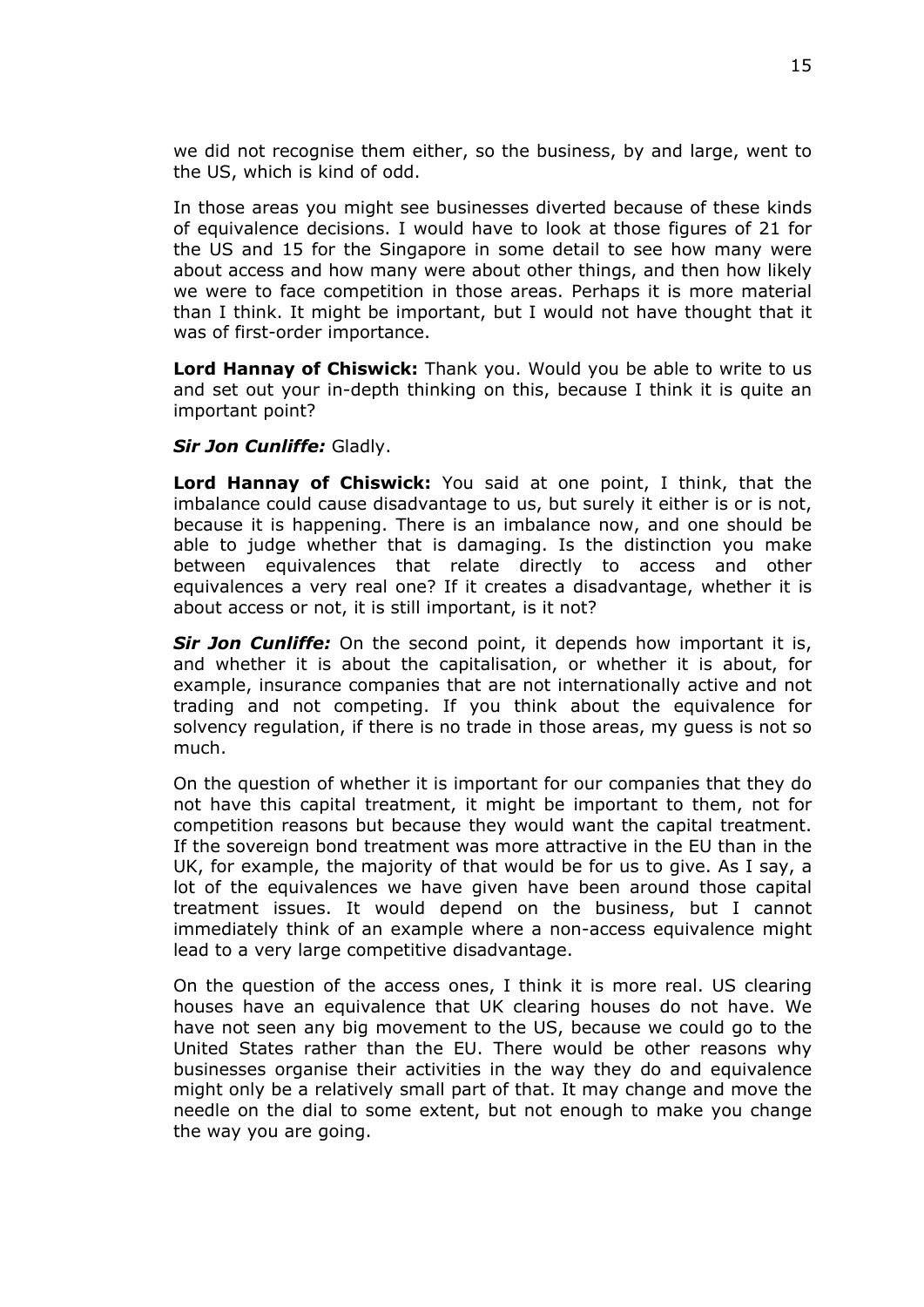On your point that it is happening now, I think many financial services firms are probably waiting to see what happens. We are not through this process yet. It will be a number of years before we are, and that is really the point I made before about loss of business. You will not know for a number of years until they look at it. They look at the underlying economics and say, "We'll move that business somewhere", or "We won't expand it here. We'll expand it somewhere else". One reason you may not be seeing the effects is because people are waiting to see how it develops.

**Lord Hannay of Chiswick:** It will be a bit late then, will it not?

*Sir Jon Cunliffe:* For what?

**Lord Hannay of Chiswick:** When you find out that you have lost it.

*Sir Jon Cunliffe:* To be honest, I would not look at an approach to equivalence as if it is some determining factor that very clearly rebalances the scales in one way or another in most of these areas. Firms take a very large number of things into consideration when deciding when and where they put business. Some of the equivalence decisions may make a big difference. I think MiFID 47 and EMIR 25 are some of those. Many of the others will be one thing in a range of businesses.

If I had to think about what might make the difference, it would be more the booking model review the ECB is doing and other things that might change the economics. Equivalence perhaps gets too much attention as a key determinant of where business will move in the future. Of course, lots of other things will come into the equation the further and further we move from Brexit.

#### **Lord Hannay of Chiswick:** Thank you.

Q31 **Lord Tugendhat:** Sir Jon, I think you have gone a fair way towards answering the question I was going to ask you. In the light of what you have just been saying to Lord Hannay, I wonder whether you feel that equivalence is a strategy worth pursuing, or whether the same applied to equivalence—to come back to the point you made when you were answering Lord Liddle, when I think you said that there would not be much progress on the TCA until the overall relationship between Britain and the EU had improved, which might be one beneficial side-effect of the present crisis.

*Sir Jon Cunliffe:* I guess it is impossible to know the answer to that. We know what the condition precedent on the EU side is, or what it has said the condition precedent is, for the MoU and going to the next stage. We know that there is a body of opinion in the EU that is concerned about strategic autonomy, if I can call it that, and wants to move services to the EU. That is not a question of financial stability. It is a question of not wanting to be dependent on another provider outside its jurisdiction. We also know that the Commissioner keeps mentioning the word "trust" and what the UK's future arrangements might be. It is impossible to know how in a year or two that relationship will change, and whether we will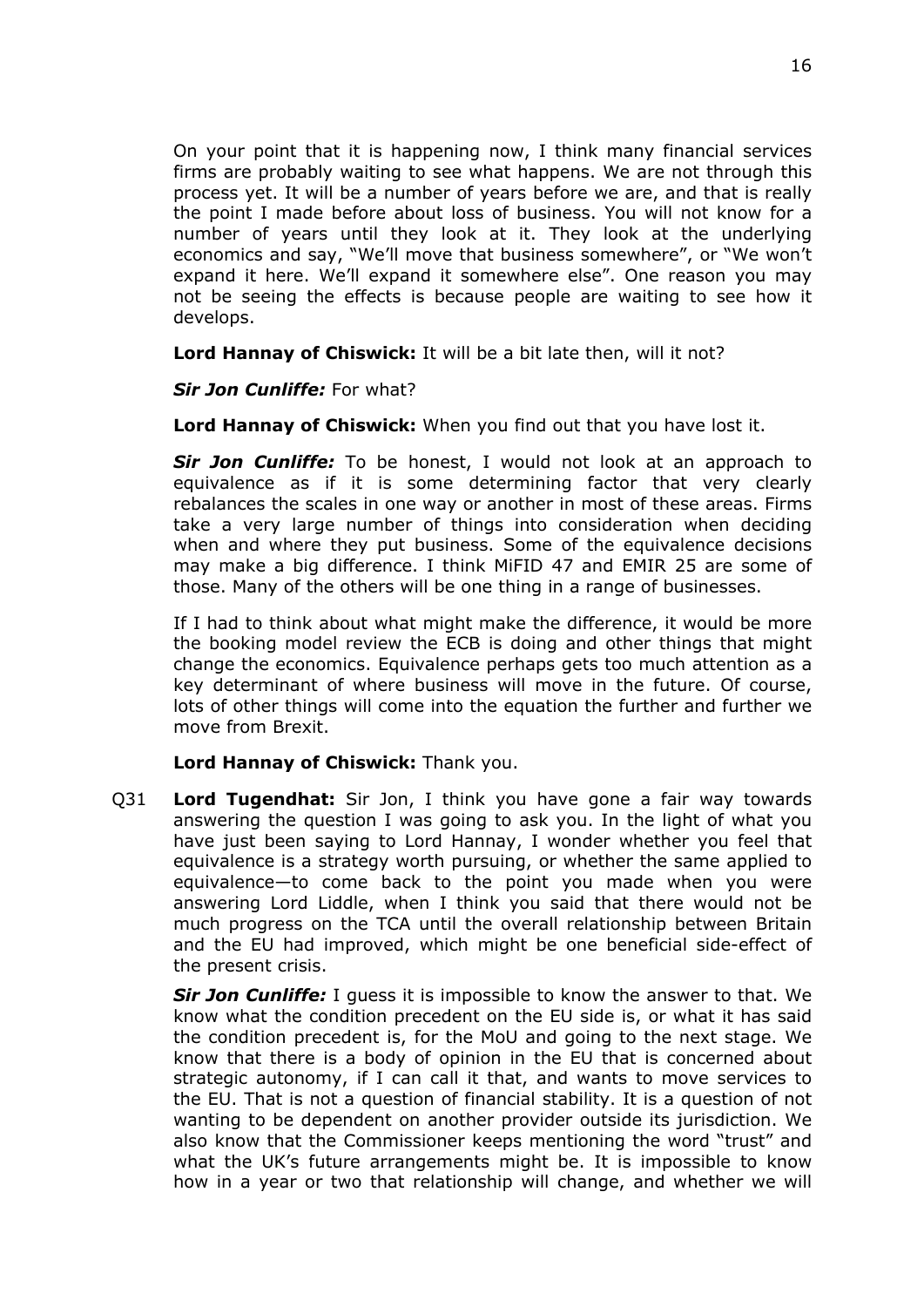have a relationship in which both sides trust each other—I am just going on the public statements—and say that they trust each other.

There are many voices on the EU side that think the answer lies in greater integration with financial services, provided that the protections are right. I do not know which way the relationship will develop. It is very difficult to say. I do not think I would read what I see now as necessarily the end point. We are in a process as we move away from Brexit, and, as you observed, events that are happening might have put Brexit into some perspective as regards arguing about equivalence and the like from the European point of view. It is possible that Europe will pursue a course of strategic autonomy where it will not want to depend on other jurisdictions for its financial services and it will make greater efforts. That will not be a question of alignment or regulation; it will be a policy intent to have the activity onshore. As I talk to the people I used to deal with on a daily basis, there are other voices that say no, that is not very sensible for the provision of financial services in the EU.

I do not know how the balance of those two things will come out. I think they are being coloured now by the post-Brexit tensions, if I can put it that way, and it will depend a little bit on how those are resolved and which voices in the EU are in the ascendency. The EU political system, like any political system, is a mixture of very different opinions, and it is hard to forecast how it will resolve itself.

**Lord Tugendhat:** There is one point of detail that perhaps I should know the answer to, but I do not. In the granting of equivalence, by whom and how is the decision made?

*Sir Jon Cunliffe:* On the EU side, equivalence is granted by the Commission, and it has a lot of flexibility in its equivalence decisions. The equivalence regimes are different in each piece of legislation, but generally the recognition of individual firms is done by the supervisors, the independent regulatory authorities—ESMA for clearing houses, for example—but the equivalence decision is done by the Commission. On our side, the equivalence decision is done by the Treasury, and we are responsible for the recognition of firms within that.

As I said before, the process is entirely autonomous on both sides. The Commission sends you a very long questionnaire and you send back a return on equivalence. The questionnaire asks what laws and whether you have legislation. A decision is taken on the basis of answers to questionnaires and requests for further information.

**Lord Tugendhat:** Does the European Parliament—

**The Chair:** We have to suspend for five minutes. If everyone could handle their vote in five minutes, we will resume in five minutes' time with Christopher's next question.

*The Committee suspended for a Division in the House.*

**The Chair:** Welcome back. We have just had our vote, so perhaps I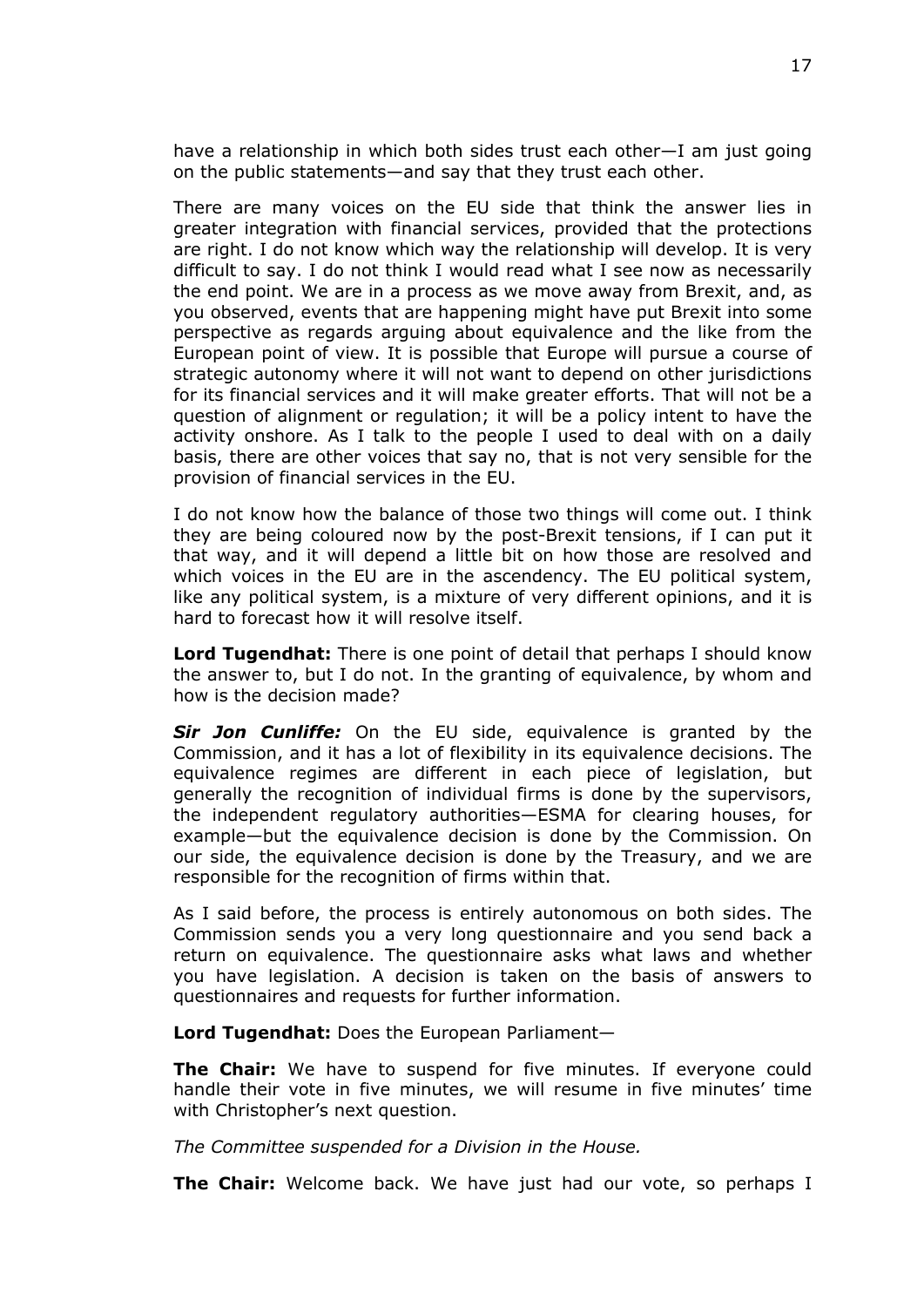could ask Lord Tugendhat to continue.

**Lord Tugendhat:** I have a very brief follow-up. You explained how the Commission works, but does the European Parliament get any say in it? If the Commission makes a decision, could the relevant Parliament committee haul the Commissioner up and ask why it was done, or anything of that sort?

*Sir Jon Cunliffe:* I would have to check, because I think there may be differences between the different equivalence decisions. There is comitology. Now I am trying desperately to remember my past. I think that some require the Council but not the Parliament. It has to go to a sub-committee of the Council, but it does not have to go to the Parliament, or the Parliament has to be consulted but does not have veto rights. I may be wrong and there may be some where the Parliament is involved. Perhaps we can look at it and come back to you.

**The Chair:** That would be very kind. I have a couple of points of detail. You mentioned earlier that we had granted equivalence in a number of areas to EU institutions, and in an asymmetric way those have not been granted back. Are there any other countries or entities in the world where we have an asymmetric relationship like that?

*Sir Jon Cunliffe:* Equivalence is a relatively new thing for us. We have only had the equivalence framework since Brexit. I would have to check. Some of our regimes are evolving. On the clearing side, and on the banking side, we had temporary permission regimes to allow access. I am thinking now of access, not the equivalence for capital standards. We have had temporary permission regimes that allowed European firms to operate. I do not think we have a policy of reciprocity that we require perhaps that gets to the point—other jurisdictions to give us—

**The Chair:** It gets to part of the point. I wondered whether it really was very different, and whether there are not quite a lot of other asymmetric relationships.

*Sir Jon Cunliffe:* There certainly are other asymmetric relationships. Perhaps I can give an example for the future, because I would have to think about whether we have asymmetrical relationships elsewhere. We are proposing that, once we are given equivalence, we will have to tier incoming central counterparties—CCPs. The tiering is part of the EU EMIR legislation. If you are tier 1, it is mutual recognition. If you are tier 2, it is dual registration, so you have to be registered with the regulatory authorities in both jurisdictions, and in principle you are subject to the regulation and supervision in both. Tier 3 is what the EU calls location policy; you can operate the service only if you move the clearing house to the other jurisdiction. That is what the recent decisions have been about.

The US has required dual registration of London Clearing House for many years. We have not required dual registration of the CME for the same thing. That was outside Brexit. When we were in the EU, the EU did not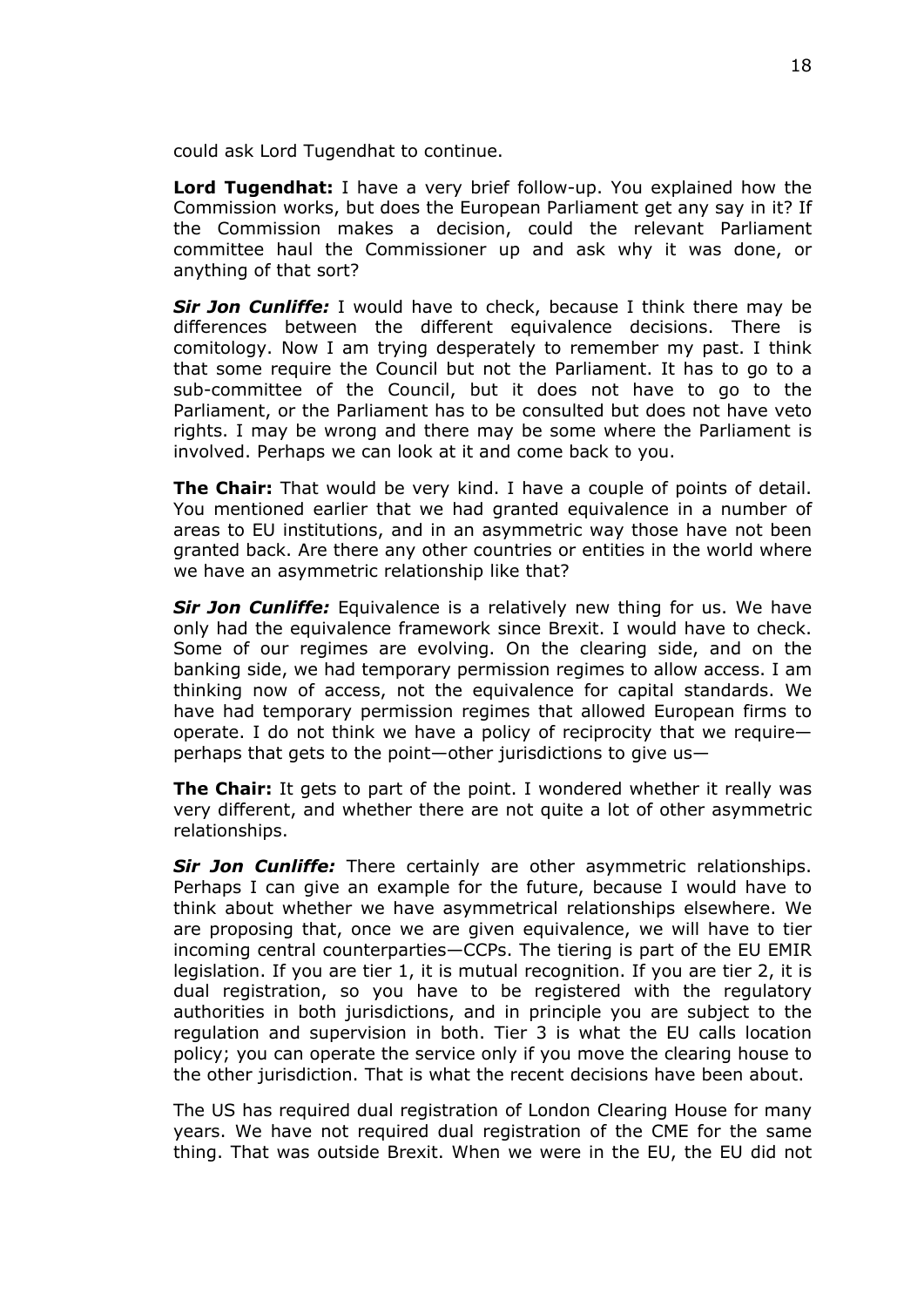require dual registration of the CME. Asymmetric relationships exist in different parts.

One thing I should have said that I did not—it is a bit unfair to equivalence and the question of why we have not been good in equivalence—is that there is an element of proportionality. If a jurisdiction you do very little business with has a very small footprint in the UK, for example, we would not be as concerned about the regulatory regime, the quality of the supervisors and the supervisory co-operation as we would with a jurisdiction that had a very large chunk of business in the UK and whose failure might cause problems for the UK. The EU has made the point that in looking at the UK, because it has an awful lot of business here, it will apply more stringent tests than looking at a jurisdiction that would not have much impact. One can overdo that. It may have been used in part as a reason to treat the UK differently, but there is some logic in saying that if a jurisdiction poses a bigger risk to us, we will be more stringent in our analysis of equivalence and any conditions we apply.

Q32 **Viscount Trenchard:** Sir Jon, where does the Bank see the key future opportunities in the post-Brexit world, and how does it see its role in supporting those opportunities in the different subsectors of financial services, perhaps the four main ones—commercial banking, investment banking, asset management and insurance—and the two new ones, green finance and fintech?

*Sir Jon Cunliffe:* On the first point about the existing regulatory regimes, once the future regulation framework is in place I think we will be taking the acquis and turning it into regulators' rules, basically. That is quite a challenging task, because it is very large, but as we do that we will be able to review what is required under the acquis, and I think there will be the opportunity in many cases to streamline it and make it proportionate. It will be a process as we work through it, but there should be opportunity to tailor the regulation for the UK. I do not say that as a criticism of the EU legislation, but it was designed to meet 28 jurisdictions, and many of the things it is designed to do we do not have, and some of the things we have it is not designed to do, if I can put it that way. There should be opportunities as we go through that process.

One example might be that the PRA has announced and put out a discussion paper—not a government review but a PRA review—on strong and simple regulation for smaller firms. At the moment, the acquis applies pretty much consistently, say, in banking, to banks of all sizes. Most jurisdictions apply the Basel standards, which are the heart of EU banking legislation. Most jurisdictions apply them to systemically large institutions, important ones, and to internationally active ones, because it goes to cross-border competition.

We have a tail of very small building societies and banks for which the full application of Basel is pretty onerous. In the US they do not apply the international standards to the long tail of non-internationally active banks they have. The PRA's proposals for strong and simple would be that for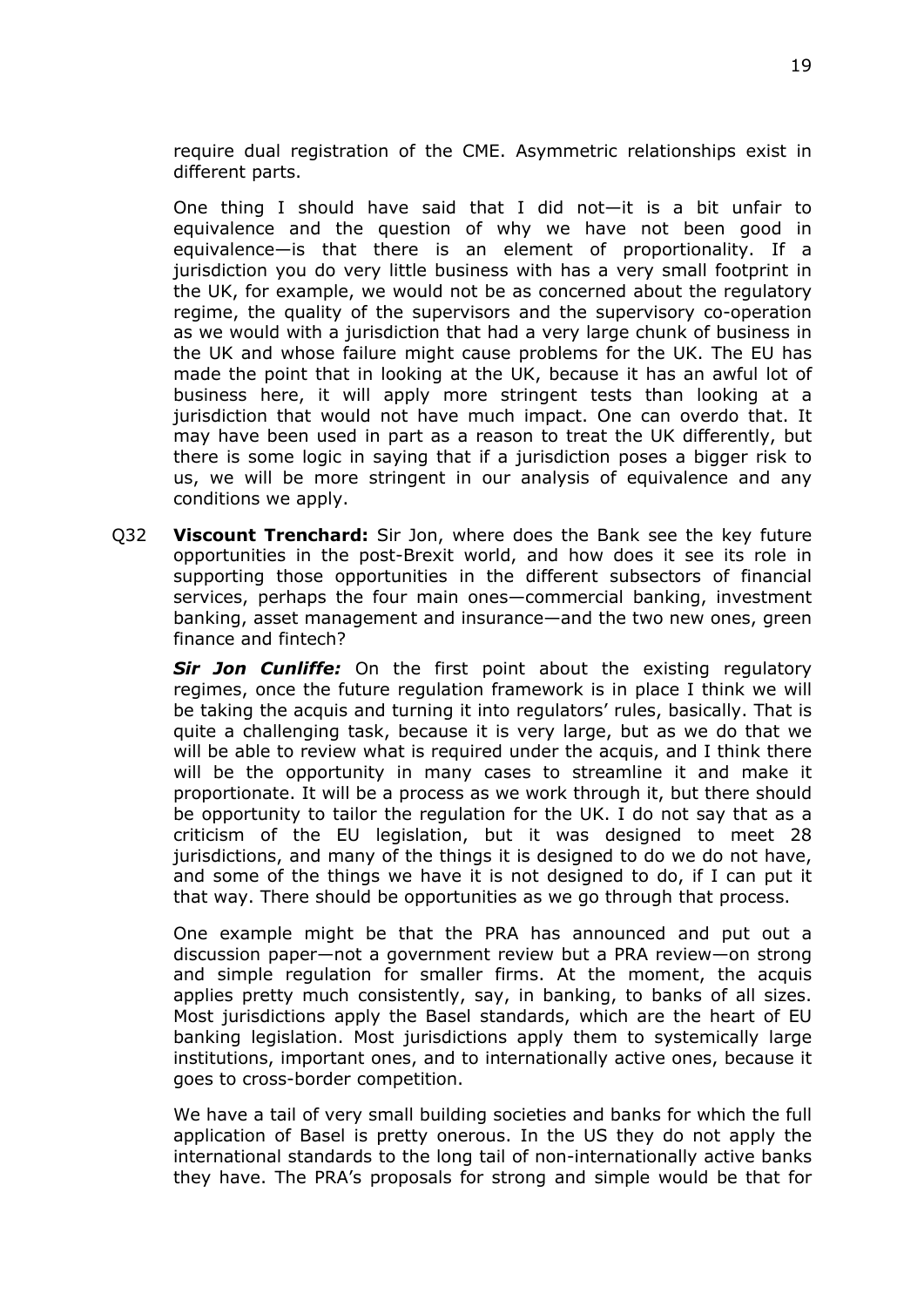smaller institutions, for institutions that are not active internationally, we do not need to apply the full acquis; we just need to apply what is proportionate to the risk they pose and the activity they do. I think that will become a huge benefit in that area, including, at some stage, for challenger banks. We have an example of having done that already. On the other areas you mention, I can go back to Solvency II and the rest, but I think that, as you go through, the tailoring process of saying, "Okay, if we need to align regulatory outcomes, we need to be proportionate and bear in mind what sort of institution is internationally active or not", will be of growing importance.

It is in the new areas where there might be even more opportunities. I am highly involved with crypto and payments and central bank digital currency, and the application of some of the new technologies in finance. Creating a regulatory framework that supports innovation and guards against risk involves a number of careful balances, but we also need speed, for both reasons; innovation is not sustainable if in the end it is not safe. The UK has a lot of opportunity in that area, and ditto in climate, to use the flexibility we have to move quickly and to try to put the cursor in the right place on the balance between different objectives.

**Viscount Trenchard:** Thank you. Could you comment on different financial centres or different geographic regions within the UK? The question refers to different financial centres in the UK, but it is all a bit amorphous. Are there particular opportunities that are greater, for example, in Edinburgh and Glasgow or in certain financial sectors? Is there a geographic angle across the financial services industry?

*Sir Jon Cunliffe:* If we think about the financial service industry as domestic and international together, about half of it takes place in London and the south-east. There are other big centres. Edinburgh is big for insurance, and for some of the ancillary services such as legal and accounting Birmingham is a big centre. I do not see, in the way we would structure regulation or revisit the acquis as we bring it into the rulebooks, that we would do that on a regional basis. We may well find, particularly if we can have a better tailored regulatory system for smaller institutions to allow them to grow, that a lot of their activity is outside London. Ditto on things like some of the changes in technology; they do not require being inside a wholesale financial market in the way other services do.

If you are asking whether, when we approach regulation, we could tailor it to particular regions, I have not thought about that. We have a general set of objectives, both on the PRA and on the Financial Policy Committee, to support the Government's general economic objectives, and to support competition. There will be a new aspect of having regard to competitiveness of the economy, or economic growth, including through competitiveness. There are opportunities to take that into account, but I cannot think of an immediate example. If we can improve insurance regulation it will help Edinburgh and Glasgow, but this would be about improving insurance, not about directing regulation at particular regions.

Q33 **Lord Lamont of Lerwick:** On fintech, which may not be the direct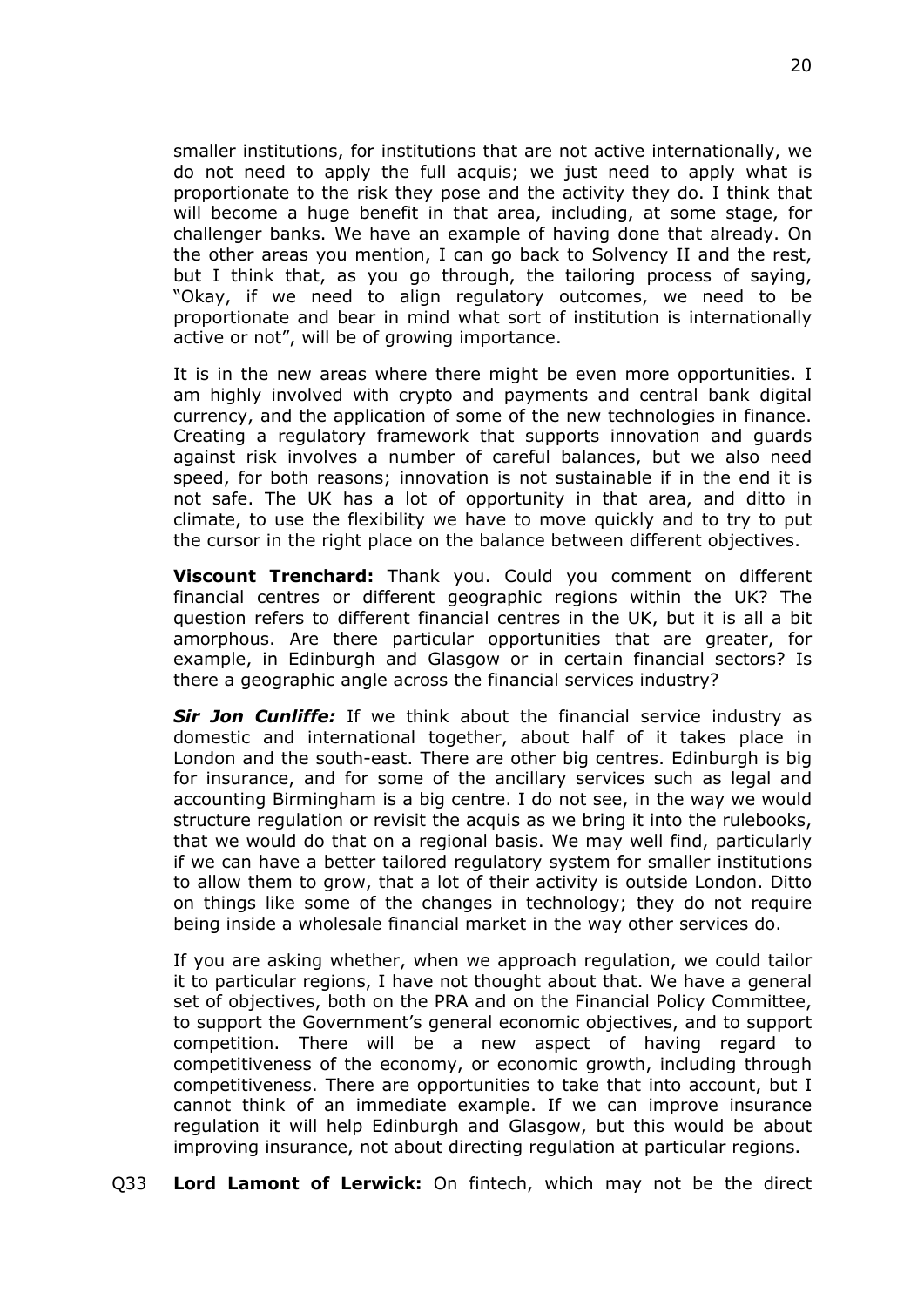responsibility of the Bank but is very important, the Hill review sought to simplify and make it possible for more agile, less burdensome rules for listing. I know it is not your direct responsibility, but do you think that was going in the right direction? The Stock Exchange has symbolic importance to a financial centre, and there is a lot of concern that the Stock Exchange is looking very out of date and that the FTSE index is quite inappropriate for a leading financial centre. I may have overstated the latter point, but there is a lot of criticism and anxiety about it.

*Sir Jon Cunliffe:* I am aware of some of the discussions that are had on share ownership structures and how that might have affected listings. I have enormous respect for Lord Hill, but I have not engaged enough in the review and what is happening to give a view on whether the proposals are the right ones. I think you will have to ask the FCA.

**The Chair:** The good news is that Lord Hill will come to see us later on in our inquiry, so we will be able to put that to him. We come to our ever-patient Baroness Couttie. I am sorry, you seem to be at the end again and I think the selectors need to be shot. Baroness Couttie, over to you.

Q34 **Baroness Couttie:** Much of what I was going to ask has been covered in your answers to several questions, Sir Jon. Is there anything more you want to add on what the bank sees as the best long-term strategy for the shape of UK-EU financial services trade?

*Sir Jon Cunliffe:* We need to be constructive and prepared to engage with our European counterparts. I should have said that on the supervisory side we have 35 or 36 memoranda of understanding, which are designed so that the supervisors can work together. We need to build trust with them. Trust is a two-way process. We need to be open with them about the way we supervise and regulate activities in which they have an interest, because those activities are important to their jurisdiction. On the EU-UK approach, we need to be constructive, open and prepared to share information. That is what we expect of them, in the same way.

It would be very beneficial. The structure of our financial services institutions is different in every jurisdiction, but we have a lot in common with many of the EU jurisdictions. The extent to which we can work together in international fora will also be very important. If we ever get back to questions of equivalence, which are, as I say, a bit frozen at the moment—I imagine we will get back to them at some stage—we should approach them in the spirit of equivalence of outcomes and be prepared to discuss them and to talk with the EU about them, but I do not think the approach should be one of prioritising regulatory alignment.

**Baroness Couttie:** You talked about trust. In certain other areas of the TCA and the Withdrawal Agreement, it seems to have been somewhat undermined since we left the EU. Do you think in financial services that trust is there, and that we can build on it, or do you think we have a long haul to get back to perhaps where we were?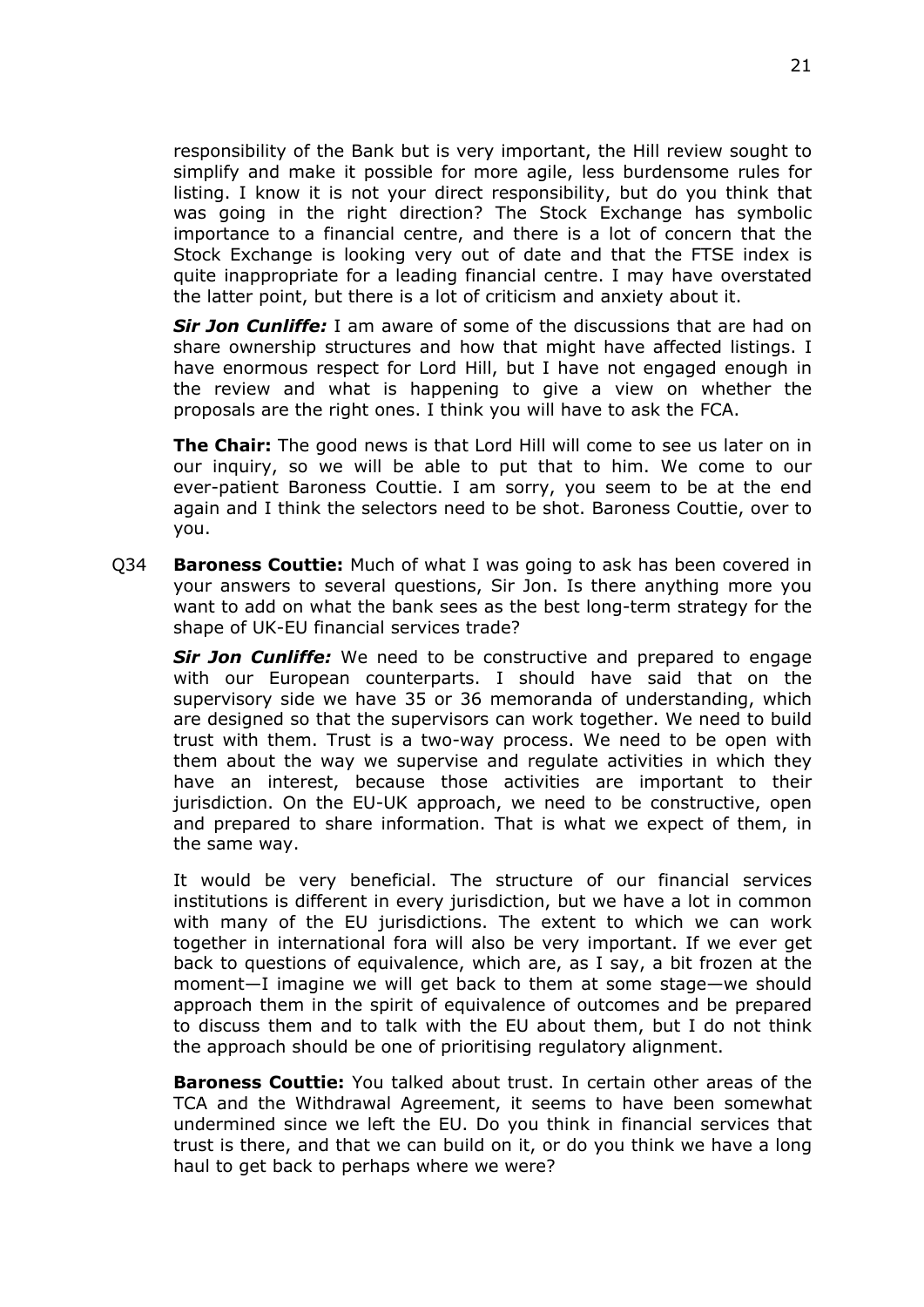*Sir Jon Cunliffe:* It depends on which players on the other side you talk to, because there are many people involved in financial services. There is absolutely no reason I can think of why the EU authorities should not trust either the quality of our supervision or the fact that we will not discriminate. Indeed, when we come to the future regulatory framework for clearing and financial market infrastructure, the question of non-discrimination will come in.

I hear things from the other side of the channel sometimes—"Well, in a crisis the UK will give preferential treatment to its own firms", and the like. Bluntly, that is absurd. If you look at the history of the great financial crisis, we did not prioritise UK firms; we took a hit. German investors in UK banks were treated exactly the same as anyone else. I make the obvious point that we would not be a global financial centre with the reputation we have if we discriminated in that way. I cannot see the foundation for that, "We can't trust the UK in a crisis. What might it do?", in financial services, to be honest, and many of the people on the other side share that view.

There is always the question with strategic autonomy of whether you trust somebody today, and whether you are prepared to trust them in the supply of PPE or vaccines, or whatever. If the whole world pursued strategic autonomy in financial services, we would lose a lot of the benefit of a global integrated financial system. You have to work on common standards, trust, and regulatory and supervisory co-operation to manage risks, in my view. That is a long answer to your question.

**Baroness Couttie:** That is very good. Thank you very much.

**The Chair:** There are two very short, tidying-up questions. One is from Lord Hannay.

Q35 **Lord Hannay of Chiswick:** Could we look at an issue that does not so much directly affect financial services, but I would like to know how much it does affect it, and that is the issue of the data adequacy decision on GDPR, which exists at the moment but which is, to some extent, precarious? How much would it matter to financial services if that went? Would it matter a lot?

*Sir Jon Cunliffe:* In the run-up to the actual Brexit date, we did a lot of work on data and looked at what would happen if the adequacy was not there. There are fallbacks. One fallback is the conditions that go into individual contracts about the protection of data, and I think there is also a fallback that, when there is sharing about data within firms, you can use intra-company arrangements.

Some of this was being challenged in the European Court, in the Schrems case. I will be honest; I cannot remember how Schrems came out in the end. I think there are fallbacks, and companies are working on workarounds. That said, I do not think that the fallbacks provide the degree of frictionless passing of data that adequacy provides, and my